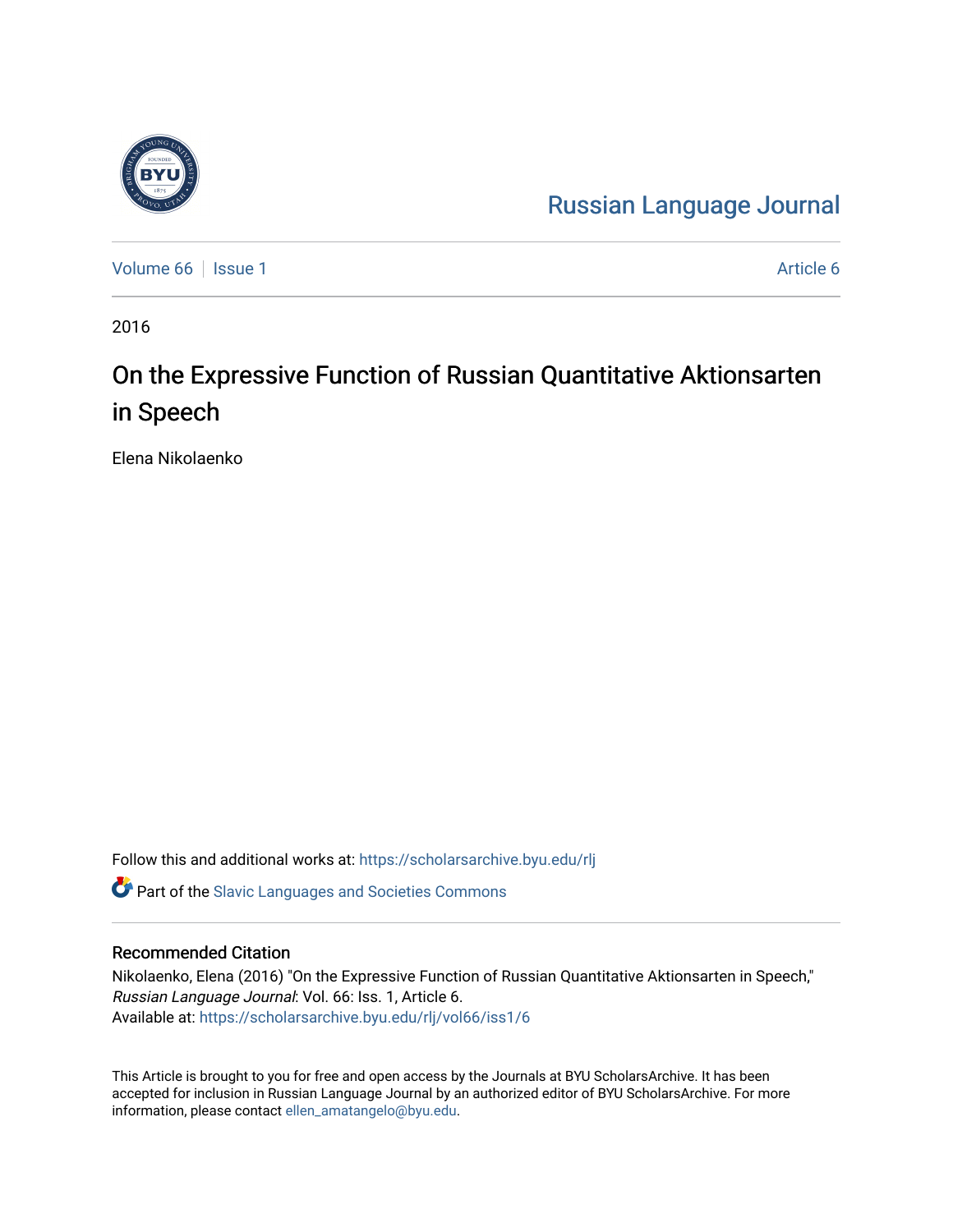# **On the Expressive Function of Russian Quantitative Aktionsarten in Speech**

### **ELENA NIKOLAENKO**

#### **Introduction**

The goal of this article is to examine the *expressive function* of Russian quantitative Aktionsarten in oral and written speech from the perspective of functional grammar and cognitive linguistics, the theoretical principles of which are outlined below. The focus will be on occasionally used Aktionsarten, which name an action quantity as "greater than the norm"; the term is used by native Russian speakers to express personal appreciation/depreciation of the action.

Following the functional grammar approach, events are treated as developing in time and space, and the way of this development is reflected in the universal functional-semantic category of aspectuality. This category has a field structure called the functional-semantic field of aspectuality; it embraces language means of different levels: lexical, morphological, syntactical. The field is organized as a hierarchy: it has a nucleus (the morphological category of aspect) and a periphery/peripheries formed by lexical, lexico-grammatical, and syntactic language means. This structure is idioethnic—that is, specific for any single language. In the Russian language it has a nucleus, the grammatical category of aspect, and peripheries of different levels: lexico-grammatical (Russian Aktionsarten/sposoby deĭstviia/lexical aspects, secondary abstract meanings that can modify primary meanings of verbs; Khrakovskiĭ 1980), lexical (contextual aspectual markers/adverbials), and syntactic (aspectual situations). The common aim of these peripheries is to express the character of action development in time and space. In English there is no nucleus, because English does not have the grammatical category of aspect and telicity/atelicity and character of action is consistently expressed by contextual means.

Aspectual semantics includes two semantic components: qualitative aspectuality and quantitative aspectuality, also called action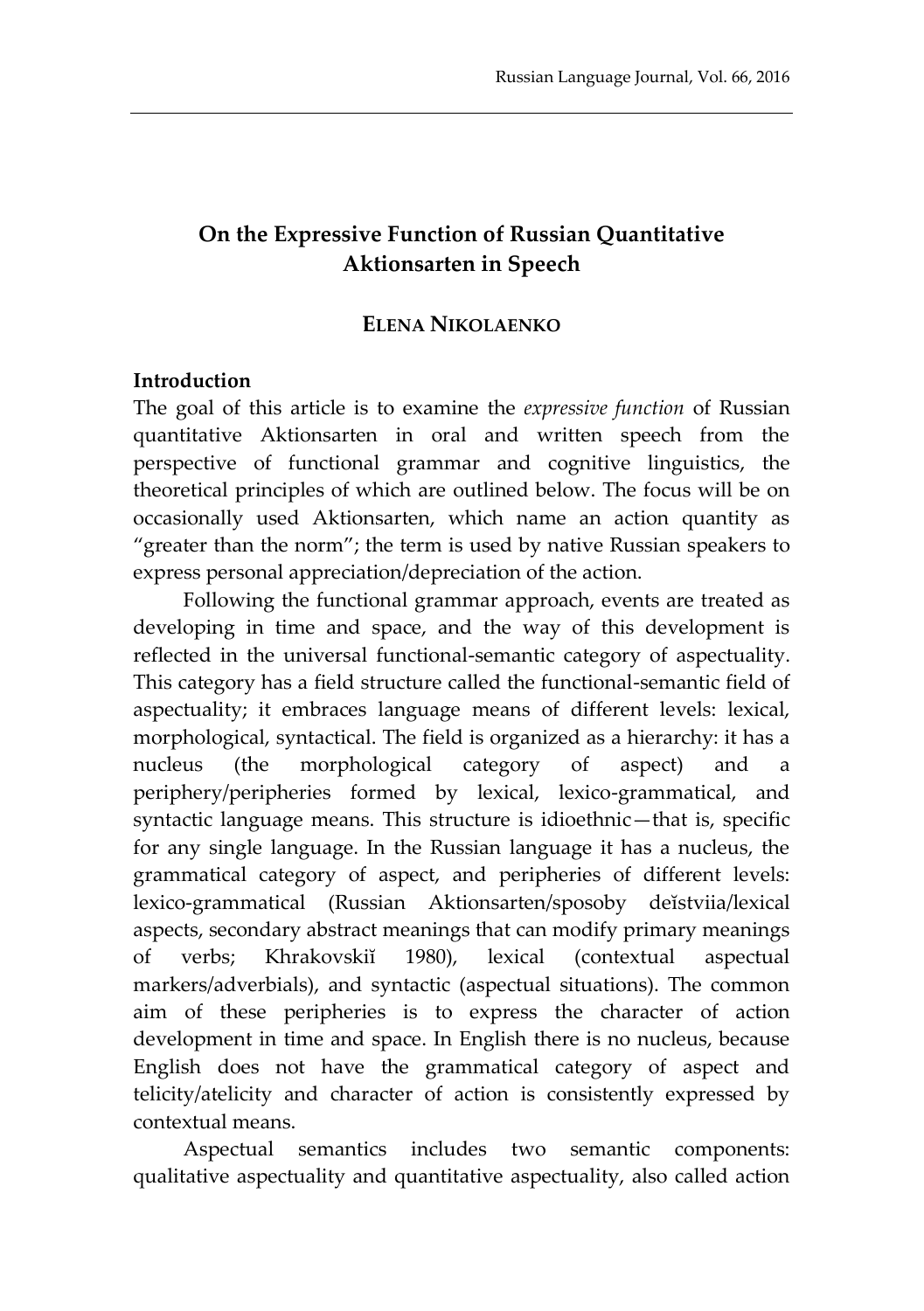quantity or pluractionality (Newman 1980). The focus of this paper is on pluractionality—that is, "all differences in the manifestation of action that concern its quantitative count" (Maslov 2004), which include several aspectual meanings. After Ildikó (2013), who proposes that the conceptions of Maslov (2004), Cusic (1981), Dressler (1968), and V. Khrakovskiĭ (1980) can be integrated in one system, we assume that quantitative aspectuality is comprised of the following semantic components:

- **multiplicity** (semelfactive/frequentative actions/distributive),
- **continuity** (limited continuity/unlimited continuity),
- **intensity** (slightly intensive/strongly intensive/neutrally intensive).

Adopting Belskaia's (2004) motivological approach to the category of intensity, we understand *intensity* as the connotative meaning, which refers to "abnormal" quantitative and qualitative characteristics of a phenomenon. All three semantic components can be found in different combinations with each other, as in *poplakivat'*—frequentative, slightly intensive. To evaluate action quantity, *the default value* is necessary—that is, a point of departure or relative measure parameter (Cusic 1981). Cases that express "action quantity under or above the default value" are considered *evaluative* and are a focus of evaluative morphology (Körtvélyessy 2015). Many linguists also emphasize that to determining "the norm"/"unquantified activity" (Kotsyba 2007) and the deviation from the norm proves problematic; they emphasize that a person's idea of "the norm" is conditioned by his or her concept of size evaluation, which is language specific. This problem lies within the domain of cognitive linguistics.

The main means in the Russian language to express "action quantity under or above the default value" is *quantitativeterminative/kolichestvenno-predel'nye Aktionsarten* (Ildikó 2013), which denote a reduced action/"less than the norm" or an augmentative action/"greater than the norm" (Körtvélyessy 2015, 41); for the most comprehensive classifications of Russian Aktionsarten see (Avilova 1976) and (Sheliakin 1982). Many scholars concur that Russian Aktionsarten have high expressive potential because of the active and intricate word-formation mechanisms available (a variety of aspectual prefixes and suffixes) to Russian speakers to convey their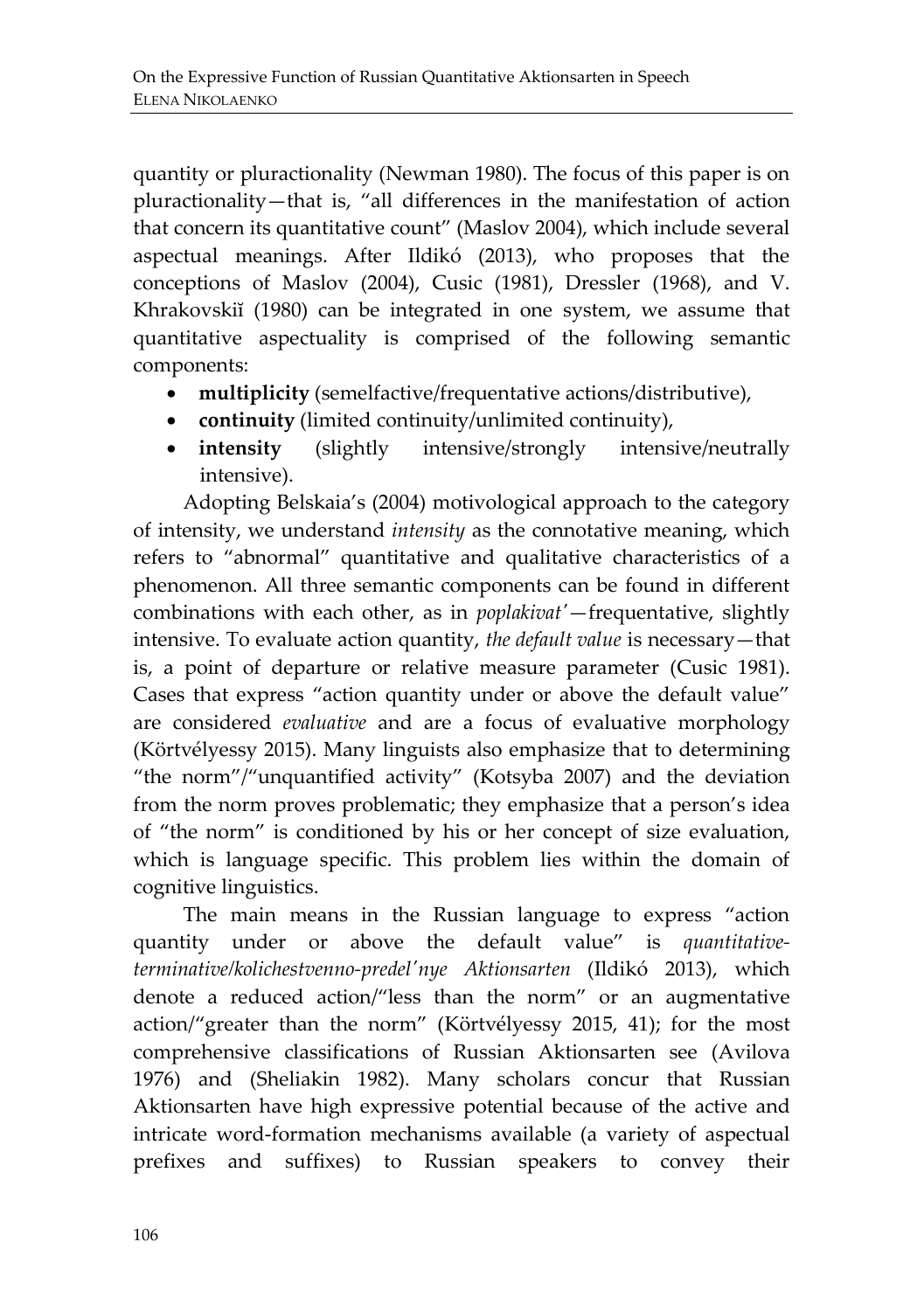attitude/perception/emotional evaluation of the reported action (Arkadiev, Holovet, and Wiemer 2015, 239–240; Remchukova 2005). The following example will illustrate the expressive power of Russian Aktionsarten and the way speakers of Russian use Aktionsarten wordbuilding patterns to convey expressive meaning:

(1) *Ya kak podumaiu, chto mnogiye zhenskiye problemy – ot togo, chto my slishkom mnogo obdumyvaem, zatem vdumyvaemsia, chasto nadumyvaem, a k tomu zhe i vydumyvaem… Potom esche razdumyvaem, posle chego mozhem i peredumat*'*… UZHAS!!! Koroche govoria, ya dumaiu, chto nam luchshe inogda voobshche… NE DUMAT***'***!* (Sovremennaia zhenshchina, VKontakte Group)<sup>1</sup>

Linguists highlight peculiar features of expressivity of different Russian Aktionsarten:

(1) even without any specific context, verbs of certain Aktionsarten can already have negative connotations (like *doigrat'sia*, *zamutchit'*, *ponaekhat'*), which explains their usage in emotional contexts (Remchukova 2012);

(2) the diminutive Aktionsart (*zven'kat', pobudit' [nedolgo], pobespokoit'sia [nemnogo]*) is always emotively nonneutral: "expressivity of speech manifests itself most of all in special suffixes—augmentativediminutive, caressing-pejorative" (Galkina-Fedoruk 1953).

The peculiarity of the expressive function of diminutives is observed in the so-called cases of "outward" or "inner" conflicts (Papina 1988). In the former, expressivity is enhanced when diminutives are combined with aspectual adverbials of opposite semantics, like in *poriadochno podzakhmelet'*. In the latter case, expressivity is enhanced when Aktionsarten word-building morphemes have opposite meanings in poliprefixed verbs, as in *podnaguliat'sia*, *podnachitat'sia* (Gashkova 2003);

(3) the distributive-summary Aktionsart is always emotively nonneutral, but its usage is optional and colloquial (Karavanov 1999): compare *Magaziny zakryli.* and *Magaziny pozakryvali*, where both

<sup>1</sup> Sovremennaia zhenshchina, VKontakte post, August 11, 2016,

https://vk.com/vsegda\_sama?w=wall-59120125\_46105.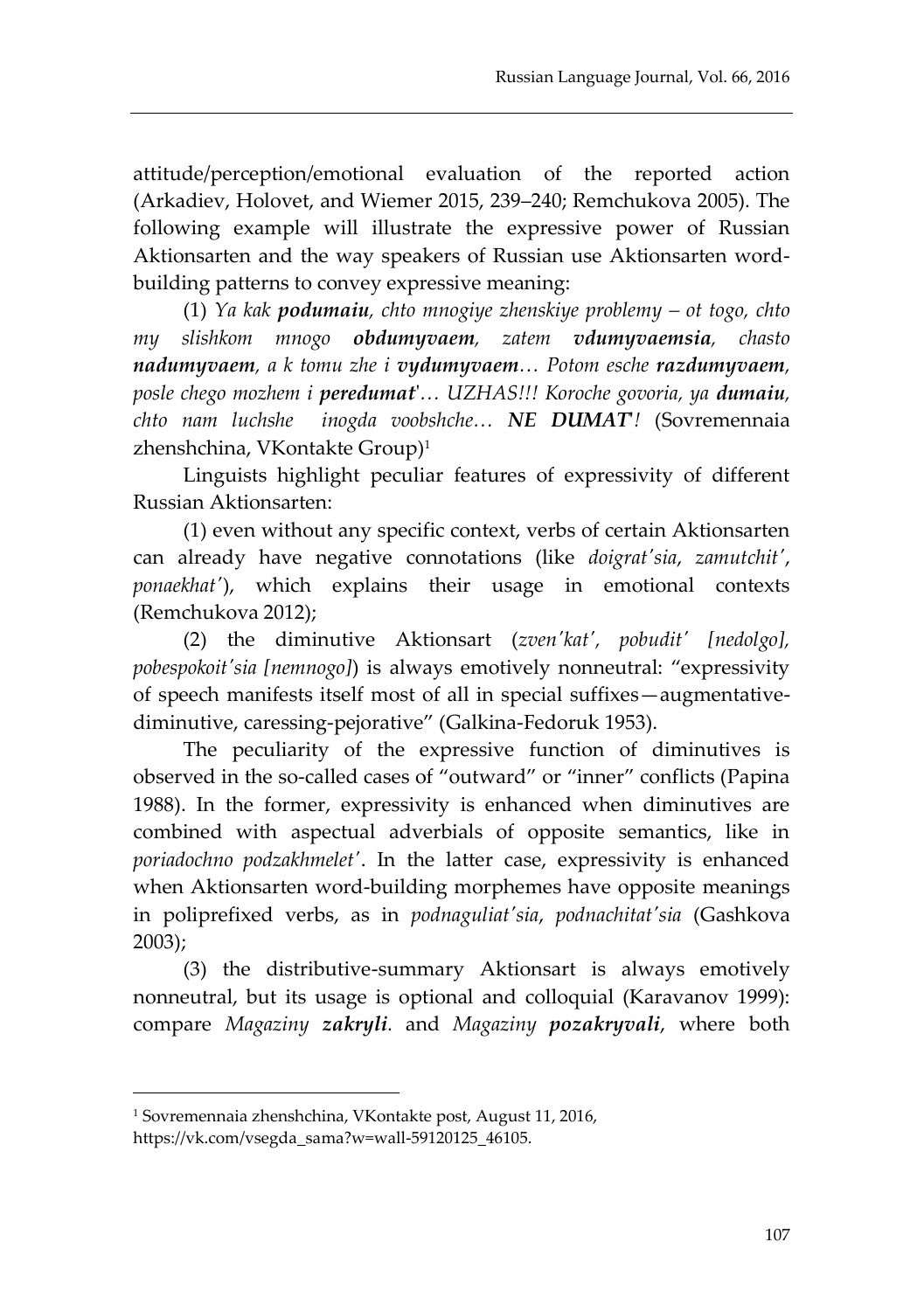denote the same action, but there is a striking difference in the speaker's personal attitude toward the action;

(4) the semelfactive Aktionsart/Single Act Perfectives (*gul'nut', dolbanut'*) is viewed as ironic and colloquial (Remchukova 2012, 116; Tošovič 2006, 412–13). In this respect, a distinction should be made between the neutral perfectivizing function of *–nu* (*kapnut'*) when verbs with *–nu* express one "quantum" of an iterative situation and its specifically semelfactive and expressive function (*gul'nut', dolbanut'*) when we observe a nuance of intensity. This difference is conditioned by the verb's semantics (Dickey and Janda 2009);

(5) the intensive Aktionsarten will be always expressive, because *intensity* is a connotation referring to "abnormal" quantitative and qualitative characteristics of a phenomenon or an action (Belskaia 2004).

# **Research Questions**

Building on the previous classifications, the present analysis will focus on the following questions with regards to the expressive functions of Russian quantitative Aktionsarten:

- Which quantitative Aktionsarten are most frequently used by Russian speakers to make their speech expressive?
- Which word-building patterns are used most frequently and which of them are used to create a positive/negative effect, a stronger/weaker effect?
- What is the role of the verb semantics, the context (situational, linguistic), and the speaker's subjective view of the action?

### **Data Collection and Analysis**

The data consist of both oral and written speech samples produced by adult native speakers of Russian. Speech samples were collected on social network sites (Facebook, VKontakte, chats, blogs); in addition, transcripts of spontaneous speech samples were made. The data was then analyzed using the componential and discourse analysis.

# **Data Description**

The analysis shows that speakers enhanced action intensity, action exhaustiveness, and action continuity to sound more expressive when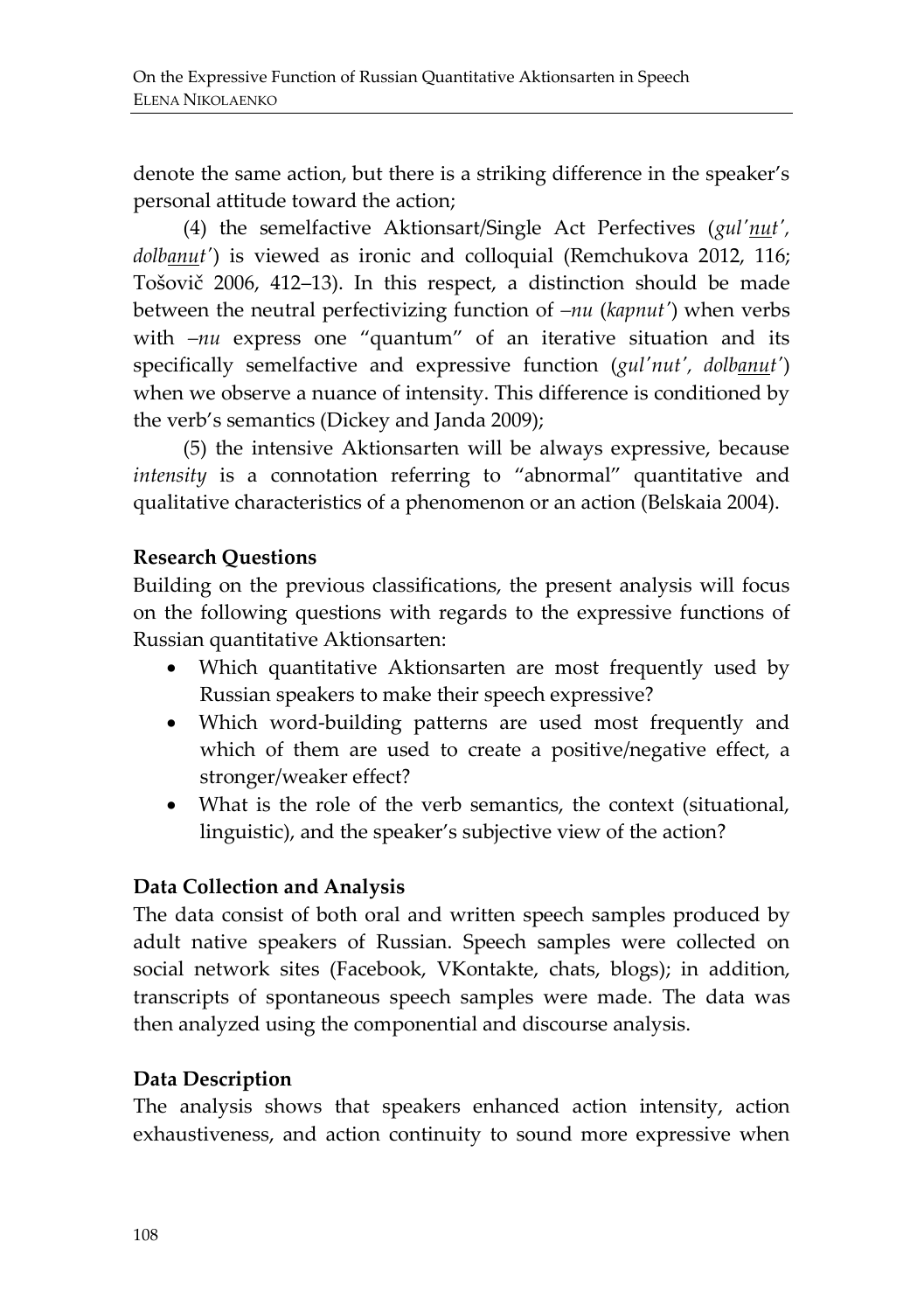conveying their feelings and attitudes. Below is the analysis of how each quantitative semantic component is expressed.

### **Action Intensity**

#### *Quantitative-voluminal (kolichestvenno-ob''emnye) aktionsarten*

(1) Situation. The author and his colleague are standing in a line with trays in their hands in the university canteen. Another colleague comes late and takes extra trays for them, not aware that they had already gotten their trays. Their reaction to her action:

*- A my uzhe opodnosilis*'. (laughing good-humouredly)<sup>2</sup>

We observe a productive word-building mechanism where the verb is motivated by the noun and formed by adding the prefix *o–* and the suffix *–i*. The new form means "to provide with the object named by the motivating noun" (Shvedova 1980, 594-602); in (2) it means "to provide everyone with trays." *Opodnosit'sia* is the distributive-summary (distributivno-summarnyĭ) Aktionsart: it names an action that consists of several acts directed upon many objects or performed by many subjects. The emotional coloring is positive, the use of the noun *podnos* as motivating is occasional, and the utterance sounds like a joke. In situations with verbs of the distributive-summary Aktionsart, no additional contextual means with action quantity semantics are required; the usage of *vse* (*my uzhe vse opodnosilis'*) is optional.

(2) - *Kuda nabigudinilas'?* (Olga Naumkina's VKontakte post)*<sup>3</sup>*

We observe the productive word-building sequence *bigudi* – *bigudinit'sia* – *nabigudinit'sia*, in which the verb *nabigudinit'sia* is motivated by the verb *bigudinit'sia*, which in turn is motivated by the noun *bigudi*. As a result, *nabigudinit'sia* is the cumulative (kumuliativnyĭ) Aktionsart.

The verb *nabigudinit'sia* means "to have many objects on the surface with the help of the action named by the motivating verb" (Shvedova 1980, 594-602). In this case *na–* can be treated as polysemantic and used to express two meanings: "directing onto the surface the action named by the motivating verb" and "to obtain a certain amount of

<sup>2</sup> Larissa Sluchewskaya, talking with the author, September 2013.

<sup>3</sup> Olga Naumkina's VKontakte post, December 14, 2013, https://vk.com/id2748235.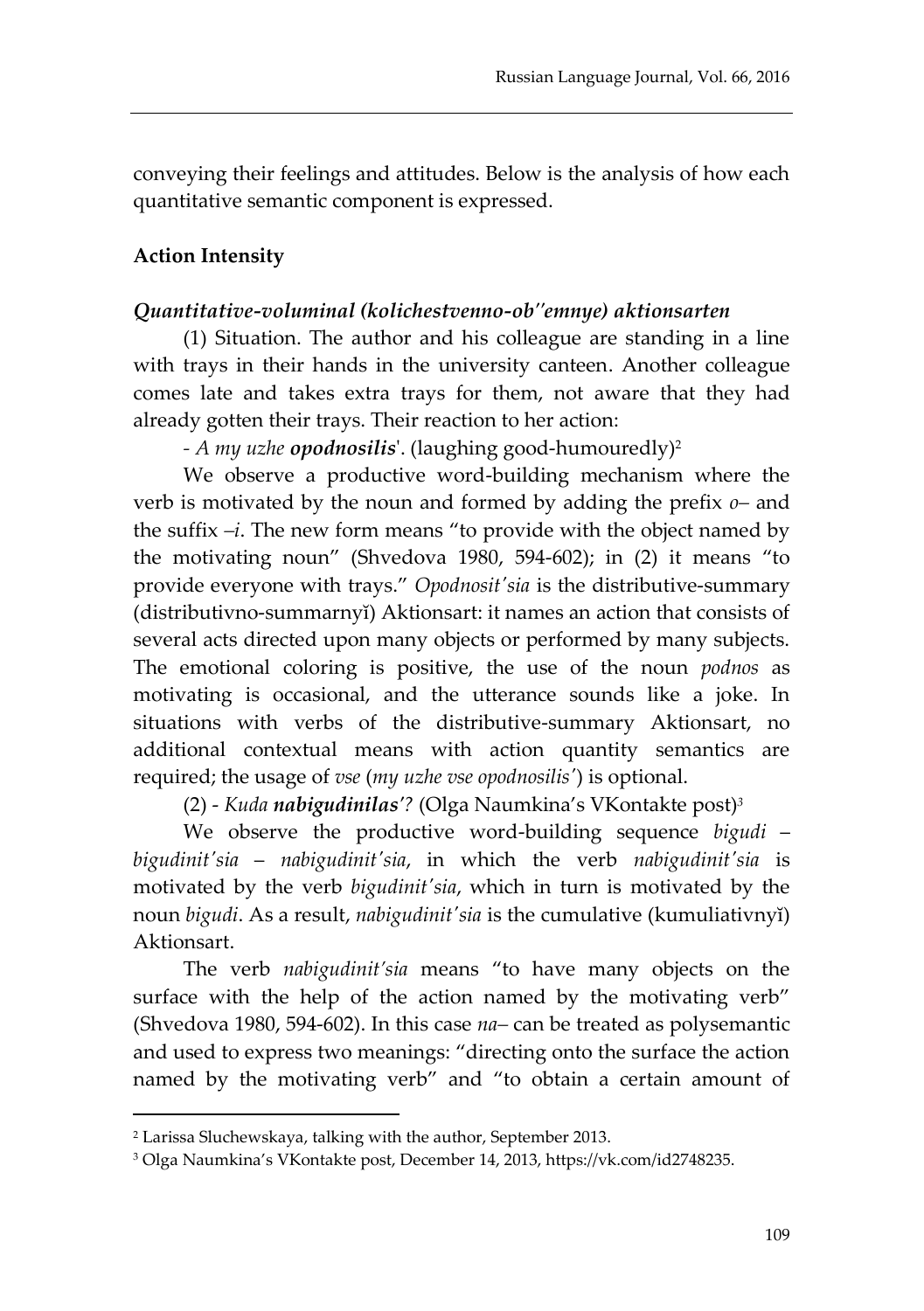something with the help of the action named by the motivating verb" (Shvedova 1980, 594-602). The verb has great expressive power, as the motivating verb *bigudinit'sia* is itself occasional.

Without context, the emotional coloring is positive, the use of the noun *bigudi* as motivating is occasional, and the utterance sounds like a joke. The emotional coloring of the verb can be either positive (humorous) or negative (ironic):

the situational context is required to interpret the emotional coloring: in the situation "somebody does something unexpected for another person," the utterance can be positively or negatively colored depending on the attitude of the speaker;

- in example (3), the use of a quantitative Aktionsart in the syntactic pattern [Kuda + V(perfective)?!] is expected (cf. *Kuda raznariadilas'?! Kuda ponakrasilas'?!*).

In situations with verbs of the cumulative Aktionsart, no additional contextual means with action quantity semantics are required; the usage of *tak* (*Kuda tak nabigudinilas'?!*) is optional.

(3) *- Kogda nanakopilos***'** *problem.* (Valentina Aleksandrova's VKontakte post)<sup>4</sup>

The productive prefixal word-building pattern [*na–* + Verb] is employed, meaning "to obtain a certain amount of something with the help of the action named by the motivating verb" (Shvedova 1980). The verb has enhanced expressive power as we observe the phenomenon of *poliprefixation*/*poliprefiksatsiia* typical of dialectal and colloquial speech (Remchukova 2012, 124): the speaker adds the prefix *na–* to the cumulative verb *nakopit'* to build the cumulative-distributive Aktionsart by analogy with the prefix *pona–*. Using the prefix *nana–* to form a cumulative-distributive verb is occasional. *Nanakopilos'* is the cumulative-distributive (kumuliativno-distributivnyĭ) Aktionsart.

Without context, the emotional coloring is more positive than negative, which is conditioned by the prefix *nana–*, as its use is not regular but occasional.

Within some contexts, the emotional coloring of the verb can be positive or negative:

<sup>4</sup> Valentina Aleksandrova's (Bryansk, Suponevo) VKontakte post. 2013, https://vk.com/victoria32.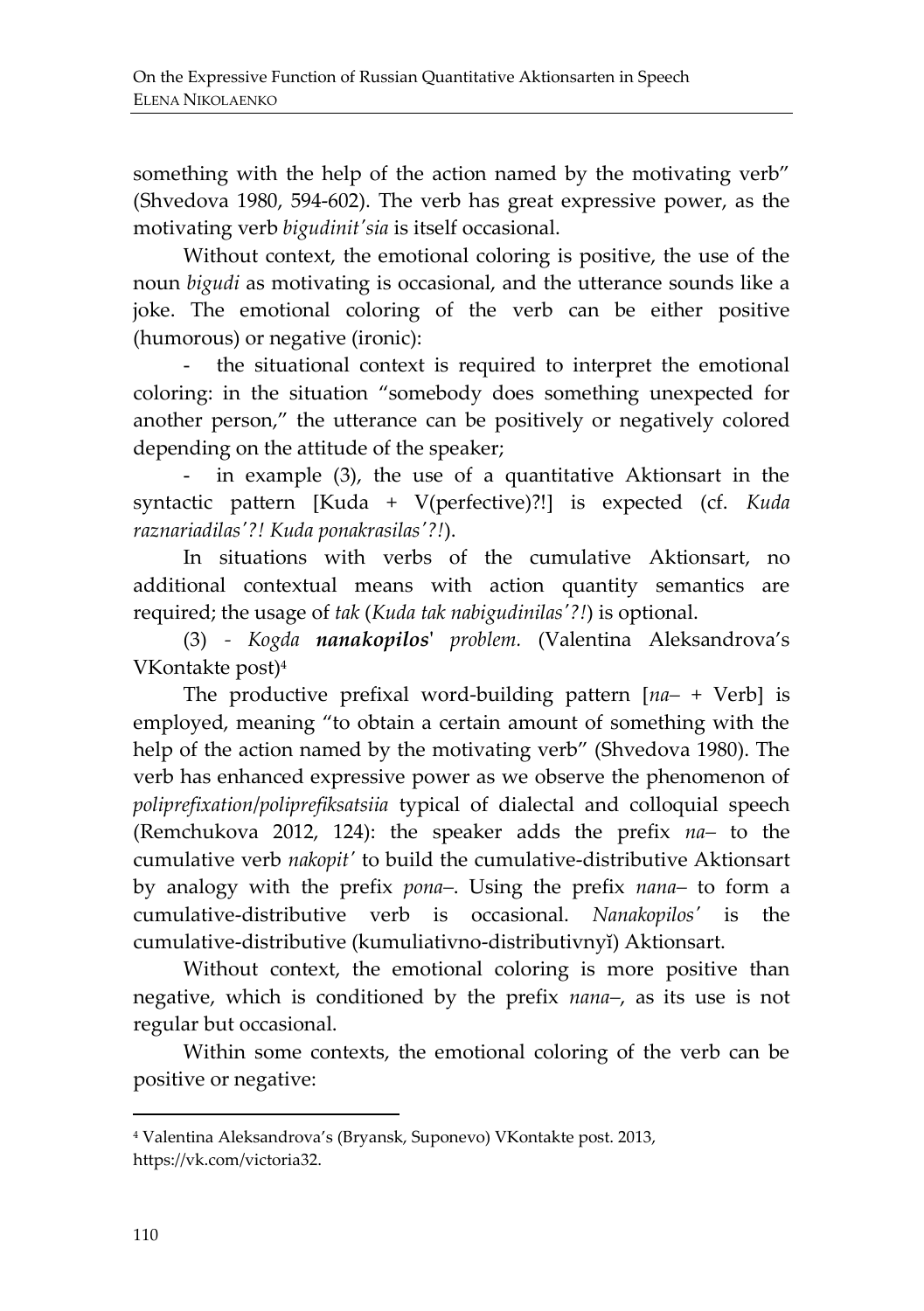in the situation "somebody is complaining," the utterance can be positively or negatively colored, depending on the attitude of the speaker;

- verb-object agreement is important: the verb of the cumulativedistributive Aktionsart requires plural objects.

In situations with verbs of the cumulative-distributive Aktionsart, no additional contextual means with action quantity semantics are required; the usage of *stol'ko* (*kogda nanakopilos*' *stol'ko problem*) is optional.

#### *Quantitative-Intensive (Kolichestvenno-Intensivnye) Aktionsarten*

(4) *Takaia raznaia zhivaia zhizn' … Ona byla vsiu shkolu, ona byla togda, kogda pochti vse spokoĭno postupili v vuzy, ne zamorochennye EGE, ne zakoshmarennye kolichestvom biudzhetnykh mest. Vsem khvatalo vsego. Iarkie i solnechnye deti, slishkom mnogo vy mogli izmenit' v tom mire, v kotoryĭ prishli.* (Znakmedia Blog)<sup>5</sup>

We observe the productive word-building sequence *koshmar* – *koshmarit'* – *zakoshmarit'*, in which the verb *zakoshmarit'* is motivated by the verb *koshmarit'*, which in turn is motivated by the noun *koshmar*. The speaker uses the participle *zakoshmarennye*. *Zakoshmarit'* is the continuous-intensive Aktionsart (chrezmerno-prodolzhitelnyĭ).

Without context the emotional coloring is always negative, which is conditioned by the semantics of the base noun *koshmar* (it is a regularity—with many verbs, the meaning of "making somebody be in an undesirable state" is expressed by the base word (Shvedova 1980, 358)).

Within our context the emotional coloring is negative (to show criticism of something in the past—i.e., in the Soviet times, children had real childhoods whereas now parents and society set exceptionally high demands on their children from an early age):

- 1. the given situation is negative: "somebody's life is awful because of many difficulties";
- 2. verb-object agreement is important: the verb of the continuous-intensive Aktionsart requires plural objects.

<sup>5</sup> Znakmedia, "Devochka, zhuiushchaia gudron" *Znakmedia* (Blog), July 31, 2013, http://znakmedia.ru/devochka-zhuyushhaya-gudron/.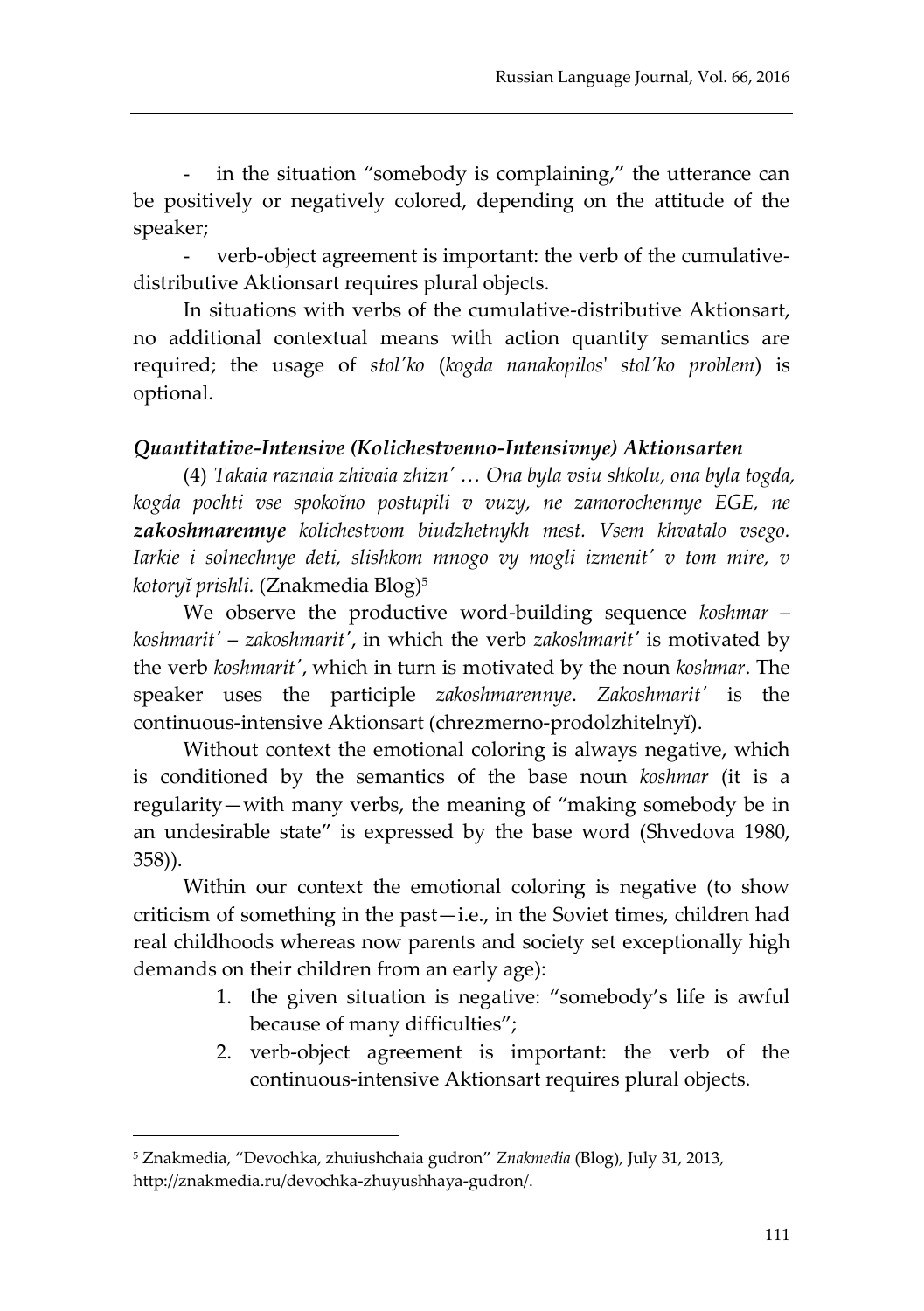In situations with verbs of the continuous-intensive Aktionsart, no additional contextual means with action quantity semantics are required; the usage of *sovsem, tak* (*sovsem zakoshmarennye*) is optional.

(5) Situation. The author and his colleagues stay in a hostel with only a single shower-room, which does not work properly, on the ground floor. They are a bit perplexed that visiting foreign lecturers are provided with better conveniences than Russian participants.

*Ekaterina: Da ... nashikh by britantsev da v etot dush. Vot oni <i>namylis' by.*

*Author: Da … oni by ne namylis', a zamylis'.* (laughing goodhumouredly though *sadly*) 6

Where *namyt'sia* is saturative (sativnyĭ) and nonoccasional, *zamyt'sia* is overintensive (chrezmerno-intensivnyĭ) and occasionally coined by the speakers.

We observe the productive prefixal word formation: the verb is motivated by the verb *myt'sia* and formed by adding the prefix *za–*, the new form means "to make somebody/something be in an undesirable state with the help of the action named by the motivating verb" (Shvedova 1980, 594-602).

Without context the emotional coloring of *zamyt'sia* is negative, which is conditioned, on the one hand, by the semantics of the prefix *za–* and the motivating verb *myt'sia*: when we bring the action *myt'sia* to an end we usually say *vymyt'sia* or *pomyt'sia*; when combined with *za–* the verb gets a negative connotation because the action amount is too exaggerated. It is similar to the "inner" conflict described for the diminutives and mentioned above: expressivity is enhanced when the Aktionsart-building morpheme has a meaning that contradicts the verb semantics. On the other hand, the negative emotional coloring is also conditioned by the fact that there is no conceptual representation of the action *zamyt'sia*.

Within our context the emotional coloring is negative: expressing criticism of the given situation—poor service to citizens of the country versus good service for foreign guests (the speakers mean that the foreign guests would not be able to shower at all in such conditions because they are not used to it).

<sup>6</sup> Ekaterina Barinova, talking with the author, September 2013.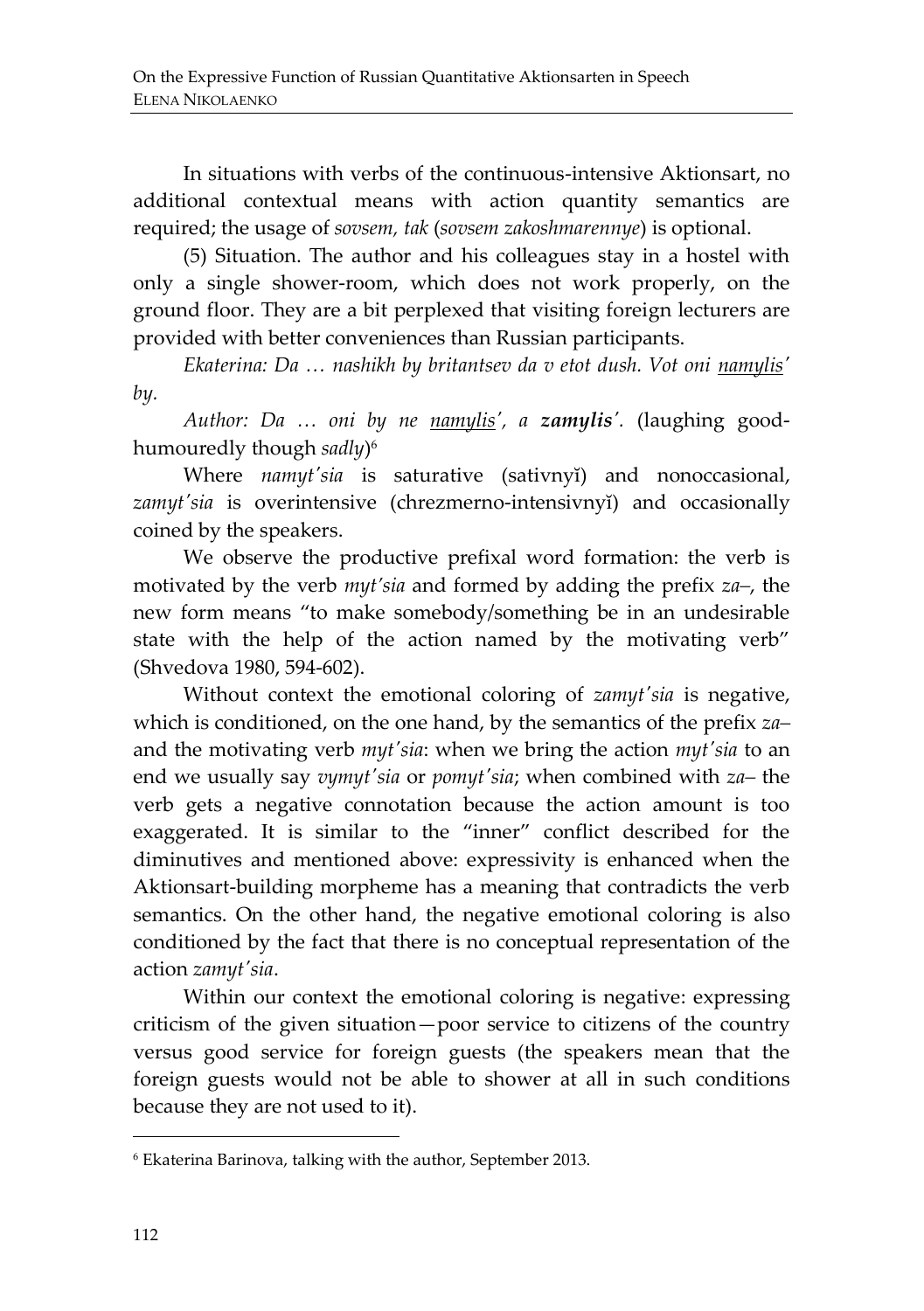The usage of the *contrastive negation* pattern [*ne* … , *a* …] enhances expressivity but is optional (we can also say "*Oni by ne namylis'. Oni by zamylis'.*) because the Aktionsart is the main means to convey the aspectual meaning and expressivity. In [*ne* + Verb (saturative), *a* + Verb (overintensive)] both verbs name the action quantity "greater than the norm" but of different levels/degrees—*myt'sia* is an "unqualified" action quantity, *namyt'sia* is a "greater than the norm" action quantity, and zamyt'sia is a very exaggerated action quantity. Thus, we observe a contrast of different degrees of action quantity, and a parallel can be well drawn with the degrees of adjectives: *myt'sia* (positive), *namyt'sia* (comparative), *zamyt'sia* (superlative).

In situations with verbs of the saturative, continuous-intensive, and overintensive Aktionsarten, no additional contextual means with action quantity semantics are required; the usage of *sovsem* (*Oni by sovsem zamylis'*) is optional.

(6) Situation. Vladivostok, a heavy snowstorm, there is so much snow that people cannot walk: the snow is waist deep. Three persons go out of the house and find themselves trapped in snow. They treat the situation with a sense of humor and are roaring with laughter.

*Man: … Znak v sugrobe konkretno zanesёnnyĭ … Gde tam svetofor?! ... Po poias, Nadiukha!! ... Nichego sebe, peremёt, blin … !!!* (Anna Gal*'*tseva's Facebook post)*<sup>7</sup>*

We observe the productive word-building sequence *mesti* – *peremesti* – *peremёt* in which the noun *peremёt* is motivated by the verb *peremesti*, which in turn is motivated by the verb *mesti*. The new form means "too long and intensive action named by the motivating verb" (Shvedova 1980, 594-602). *Peremesti* is an overnormative (chrezmernonormativnyĭ) Aktionsart. It motivates the verbal noun *peremёt*, which is built by analogy with building nouns from verbs with the suffix *–at*, meaning "object which is the result of the action named by the motivating verb" (cf. *delegirovat' – delegat*; Shvedova 1980, 594-602). The noun *peremёt* is an occasionalism/nonce word.

<sup>7</sup> Anna Gal*'*tseva's Facebook post, December 16, 2014,

https://www.facebook.com/anna.galtseva.9/videos/879843392055641/?pnref=story.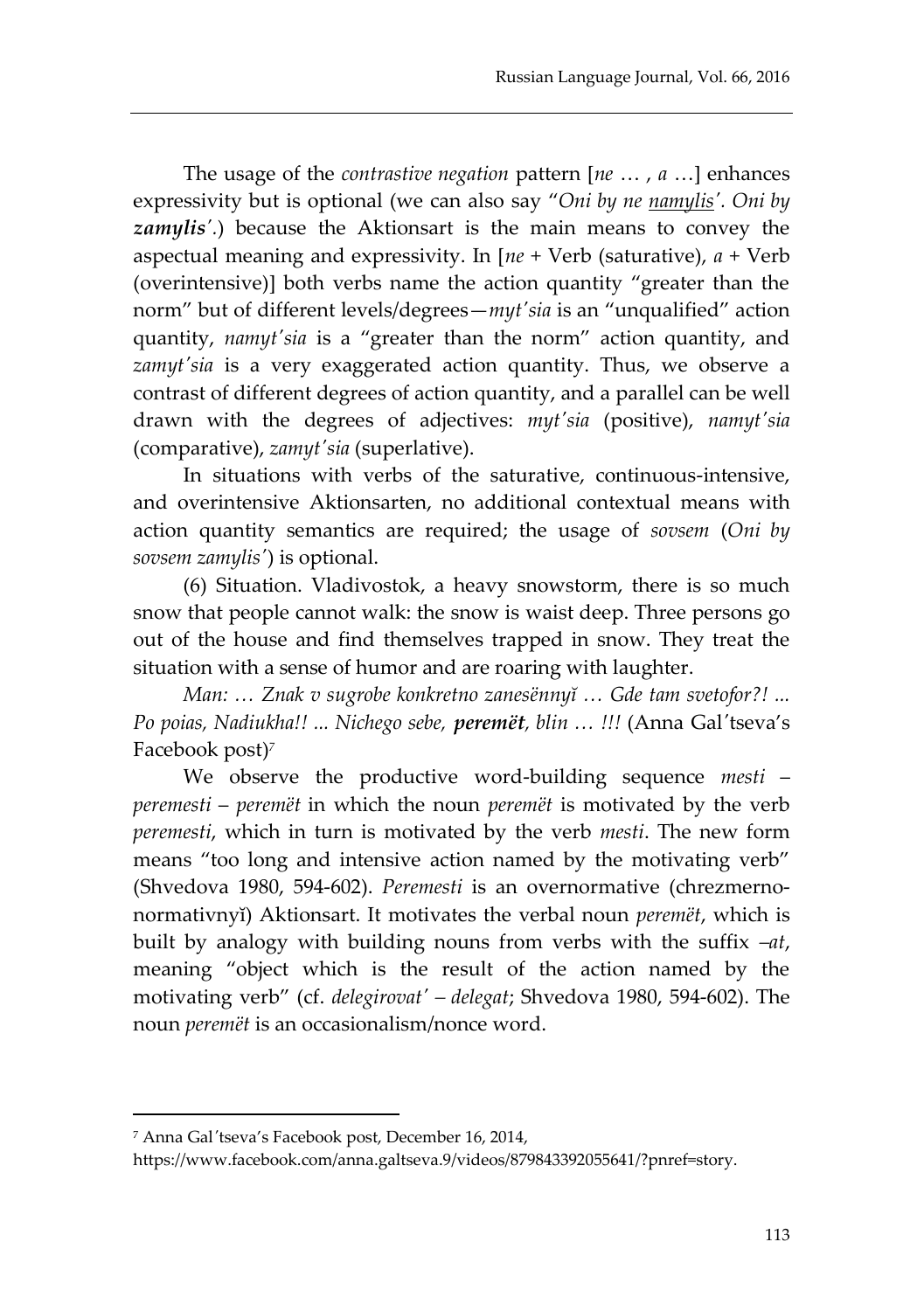Without context the emotional coloring can be considered positive or negative. Within some context the emotional coloring depends on the attitude of the speaker to the given situation (optimistic/pessimistic).

In situations with verbs of the overnormative Aktionsart, no additional contextual means with action quantity semantics are required; the usage of the syntactic pattern [Nichego sebe … !] enhances expressivity but is optional (we can say *Peremёt!*, which is a bit less expressive).

#### *Terminative-Continuous and Terminative-Intensive Aktionsarten*

(7) Inscription under a photo: *Vykhodnoĭ. Poĭdu nasplius'*. (Kroshka Shi)<sup>8</sup>

(8) The name of a group: *Poĭdu s goria nasplius'.* (VKontakte, Group's name)<sup>9</sup>

We observe a productive word-building mechanism where the verb is motivated by the verb *spat'* and formed by adding the prefix *na–*. The new form means "intensive action named by the motivating verb" (Shvedova 1980, 594-602). *Nasplius'* is the saturative (sativnyĭ) Aktionsart.

The emotional coloring is always positive: the usage of the verb *nasplius'* is not regular but occasional and thus makes the utterance sound like a joke, and the motivating verb *spat'* has positive semantics. No additional action quantity semantics are required.

We can also observe cases when the speaker uses several Aktionsarten in one utterance, each one exceeding the previous one in intensity; the speaker's intention is to sound more expressive, like in the following situation:

(9) *Tak naobshchalis', chto azh priamo pereobshchalis' i vyobshchalis' i zaobshchalis'!* (Elena Adalmina's Otvet.mail.ru post)*<sup>10</sup>*

We observe *naobshchat'sia* (saturative/sativnyĭ) and occasionally used *pereobshchat'sia* (overnormative/chrezmerno-normativnyĭ), *vyobschat'sia* (saturative/sativnyĭ), *zaobschat'sia* (overintensive/ chrezmerno-intensivnyĭ) Aktionsarten. They are built according to

<sup>8</sup> Kroshka Shi, http://kroshka-shi.livejournal.com/24552.html#comments.

<sup>9</sup> Poĭdu s goria nasplius', VKontakte VKontakte, Group's name,

[https://vk.com/club31616144.](https://vk.com/club31616144)

<sup>10</sup> Elena Adalmina's Otvet.mail.ru post, 2008, [https://otvet.mail.ru/question/15120080.](https://otvet.mail.ru/question/15120080)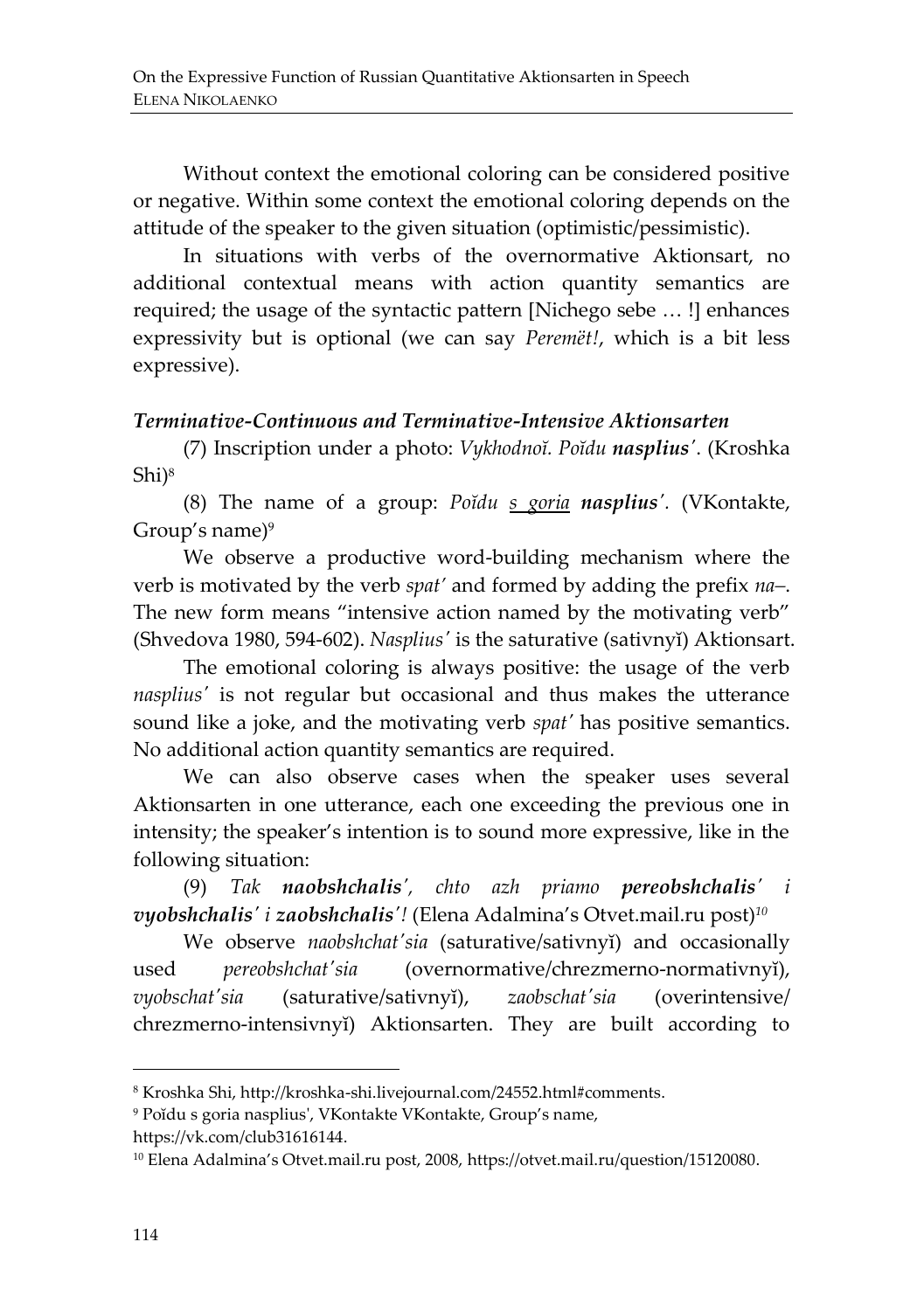productive prefixal patterns for verbs [prefix + Verb]. Increased action intensity is achieved by the use of three verbs *in a cumulative way*, each one surpassing the previous one in degree. No additional action quantity semantics are required; the usage of *azh priamo* is optional.

#### **Action Exhaustiveness**

Action exhaustiveness, or inner limit (telicity) exhausted by the action, means that the action stops when it achieves its limit (telicity): it exhausted itself. In Russian action exhaustiveness concerns perfective verbs. The character of action exhaustiveness is different with transitive and intransitive verbs: the action can exhaust an object/objects it is directed upon and thus makes this object pass into a new state (transitive verbs); or the action can achieve its inner limit present in the verb semantics or the context and the situation; the action is finished and a phase of its new state begins (intransitive verbs; Bondarko and Kazakovskaia 2013, 443; Shatunovskiĭ 2009).

#### *Terminative-Continuous and Terminative-Intensive Aktionsarten*

(10) Situation. Dmitry, is keen on mountain biking. During a typical evening, which he spends watching mountain biking videos, he comments:

### *- Snarkomanil ia sebia* velikami *ėtimi*. 11

We observe the productive word-building sequence *narkoman* – *narkomanit'* – *snarkomanit'*, in which the verb *snarkomanit'* is motivated by the occasional verb *narkomanit'*, which in turn is motivated by the noun *narkoman*. The new form means "to get damaged, ruined, used up by the action named by the motivating verb" (Shvedova 1980, 594-602). *Snarkomanit'* is a final-negative (finalno-otritsatelnyĭ) Aktionsart.

Without context the emotional coloring is always negative, which is conditioned by the negative semantics of the base noun *narkoman*. Within our context the emotional coloring is negative. However, we can observe different levels/shades of intensity of negative emotional coloring depending on verb-object semantic agreement: in (11) the negative emotional coloring is low as *snarkomanit'* in combination with *velikami* is used indirectly; the speaker coins this verb to show how

<sup>&</sup>lt;sup>11</sup> Dmitriĭ Gorodetckiĭ, talking with the author, December 2014.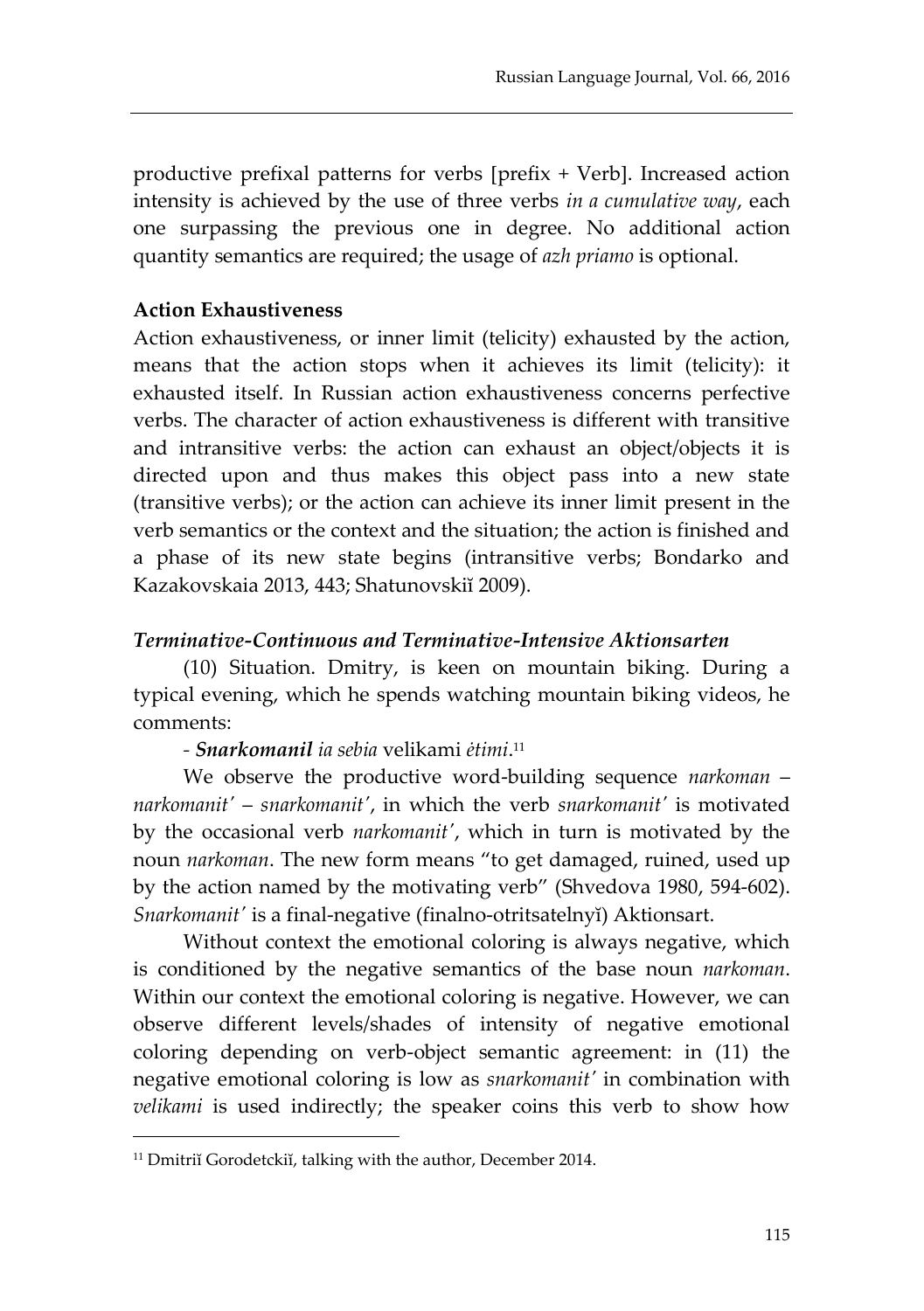obsessed he is with bike riding and that it is not very good because he is always thinking only about it. No additional action quantity semantics are required; the usage of *sovsem*, *sil'no* to intensify the result exhaustiveness is optional.

#### *Terminative-Temporal Aktionsarten*

(11) *- Zhdu tvoeĭ zharkoĭ ulybki.*

*- Da uzh vsё, otulybalas', poslezavtra na rabotu.* (Ekaterina Barinova's Facebook post)*<sup>12</sup>*

We observe the productive word-building sequence *ulybka* – *ulybat'sia* – *otulybat'sia*, in which the verb *otulybat'sia* is motivated by the verb *ulybat'sia*, which in turn is motivated by the noun *ulybka*. The new form means "to bring to an end the action named by the motivating verb which lasted for some time" (Shvedova 1980, 594-602). *Otulybat'sia* is the finitive (finitivnyĭ) Aktionsart.

Without context the emotional coloring of *otulybat'sia* is negative, which is conditioned by the semantics of the prefix *ot–* and the motivating verb *ulybat'sia*, which when used together have the meaning "there will be no chance to be happy again and smile."

Within our context the emotional coloring is negative (in this case, it is the disappointment of the speaker, a university professor, needing to start a new hard studying year at the university). However, it can be of different intensity depending on the speaker's attitude (optimistic/pessimistic).

No additional contextual means with action quantity semantics are required; the usage of *sovsem*, *uzhe* to intensify the result exhaustiveness is optional.

We can also observe cases when the speaker uses several Aktionsarten, each one exceeding the previous one in intensity; the speaker's intention is to sound more expressive, like in the following situation:

(12) Situation. At a seminar on translation theory, discussing a task on the translator's "false friends."

*Author: Trudnoe bylo zadanie?*

<sup>12</sup> Ekaterina Barinova's Facebook post, August 25, 2015,

[https://www.facebook.com/ekaterina.barinova.54.](https://www.facebook.com/ekaterina.barinova.54)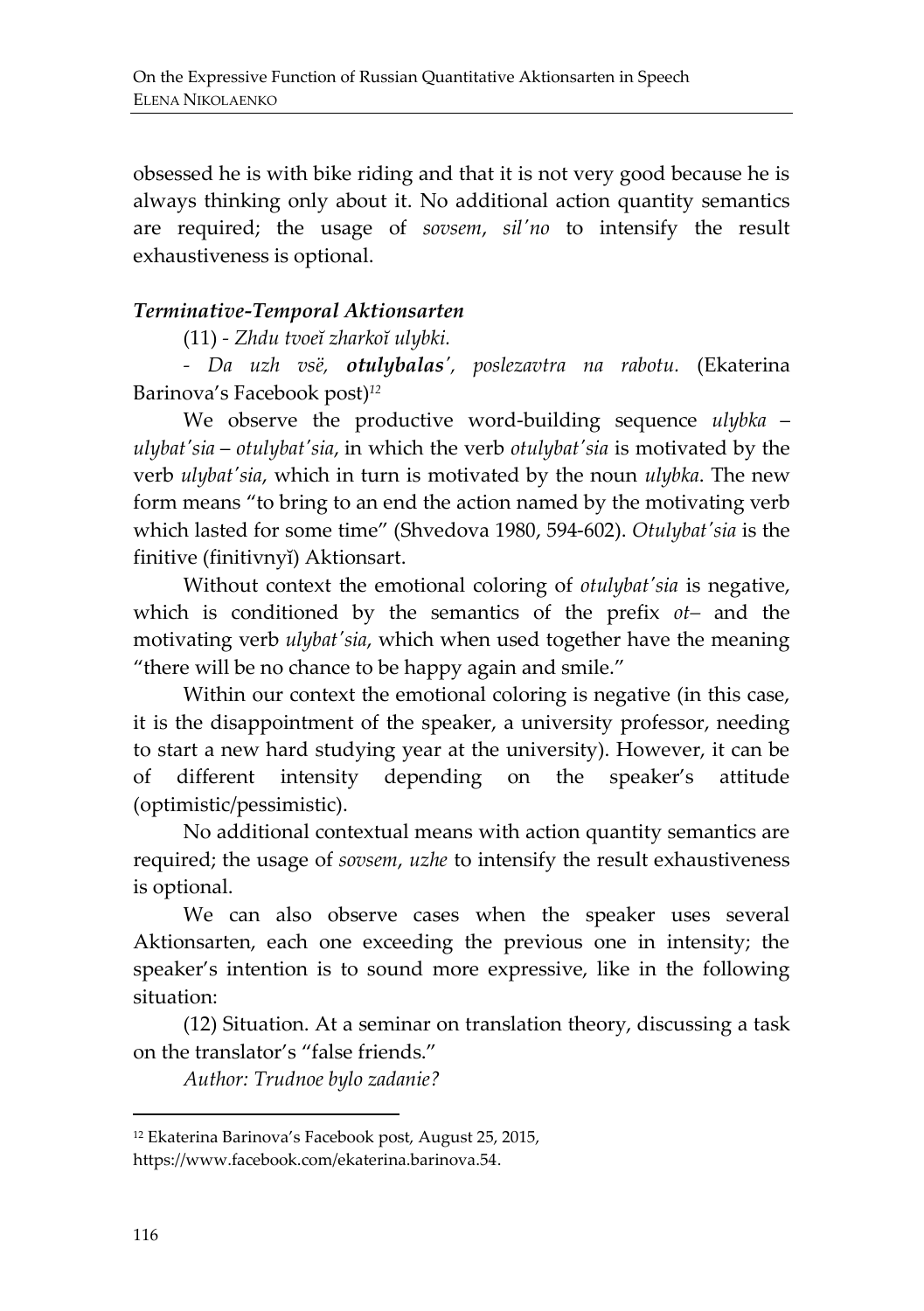*Student 1: Da, ves' Internet izguglili. Student 2: Vyguglili. Student 3: Guglili, guglili, da ne vyguglili.* (good-humouredly)<sup>13</sup>

We observe the occasional verbs *izguglili* (total/totalnyĭ) and *vyguglili* (saturative/sativnyĭ) built following the productive prefixal verb-building patterns: *vy–* ("intensive action named by the motivating verb"), *iz–* ("action named by the motivating verb spreads over many places"), and the syntactic pattern [Verb imperfective (*guglili*), *da ne* Verb perfective (*vyguglili*)].

[Verb imperfective, *da ne* Verb perfective] is a pattern typical of Russian folk tales (e.g., *zhdal, zhdal, na de dozhdalsia*), which expresses the opposition between an attempt to perform an action (imperfective) and the action's successful completion (perfective; Maslov 1948). The use of this pattern lays emphasis on the absence of a result.

# **Action Continuity**

 $\overline{a}$ 

(13) Two friends are talking. One is telling the other about communicating via emails with a man: they have been writing to each other for a long time already but no serious decisions have been made so far.

*Olesia: Chto tolku, chto ia emu pisala-napisyvala!!<sup>14</sup>*

We observe the verb *napisyvat'* of the frequentative Aktionsart (affixal verb-formation, productive model) denoting a long-lasting action of repetitive nature. Expressivity is enhanced by using the *alliterating synonyms/parnye sinonimy* (Fenenko 2001, 74; *pisat'-napisyvat'*), which express long-lasting action without successful completion.

The emotional coloring is always negative, which is conditioned by the semantics of the model. No additional contextual means with action quantity semantics are compulsory; the usage of *stol'ko* to intensify the long-lasting action is optional.

Of interest are cases when Russian speakers employ Aktionsarten of "unquantified activity" (the norm) to build an expressive occasional verb following a productive word-building pattern, as in (15), or which

<sup>&</sup>lt;sup>13</sup> Students, talking with the author, December 2014.

<sup>14</sup> Olesia Ryzhikova, talking with the author, August 2016.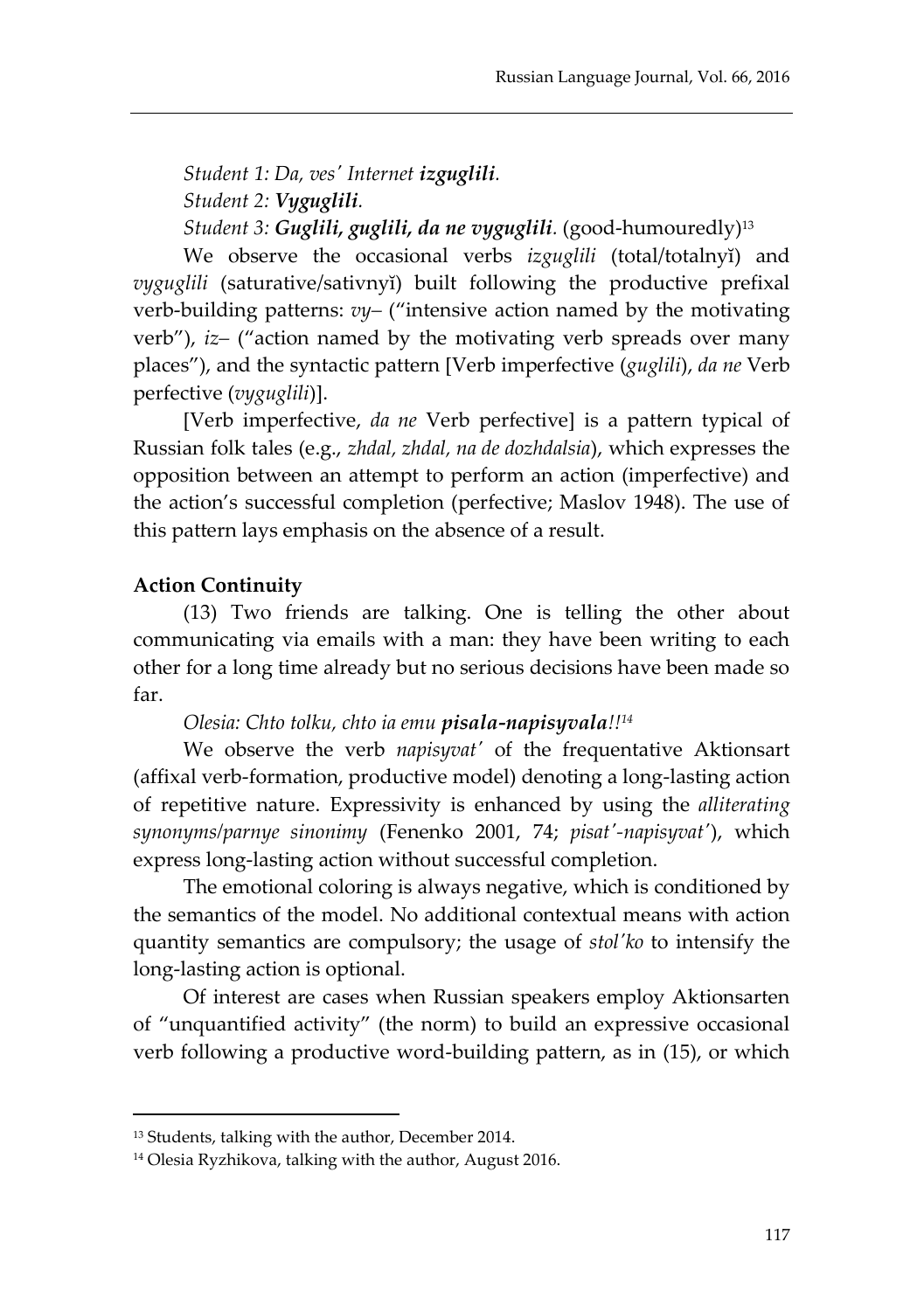get the meaning of "much action quantity" and become emotionally colored in special context, as in (16, 17). But such cases are rare.

(14) Situation. Early in the morning, while walking the dogs, one friend tells the others she is afraid there is a mouse in her apartment, which has caused her several sleepless nights.

*- A ty vyspalas'?*

*- Da, uzh, vyspalas'! Ya uzhe tri dnia ėtu mysh karauliu.*

*- I chto? Skaraulila?* (laughing good-humouredly)<sup>15</sup>

In this case action exhaustiveness is expressed. We observe the productive word-building sequence *karaul – karaulit' – skaraulit'*, the new form means "to bring to an end the action named by the motivating verb" (Shvedova 1980, 594-602). The verb *skaraulit'* is used occasionally; it is motivated by the verb *karaulit'* (nonterminative [atelic], evolutive/evolyutivnyĭ) by analogy with the productive perfective verbbuilding pattern *delat' – sdelat'*. In this context the emotional coloring is positive. No additional contextual means with action quantity semantics are required with *skaraulit'*.

(15) *Ne smog naguglit', kto perevel ėtot fil'm. No, esli est' ad, to pust' oni tam vechno perepisyvaiut slovarnuiu stat'iu dlia frazy "make sure."* (Maksim Isakov's Facebook post)*<sup>16</sup>*

In this case, action exhaustiveness is expressed. We observe prefixal word formation: the occasional resultative verb *naguglit'* is motivated by the verb *guglit'* (nonterminative [atelic], evolutive/evolyutivnyĭ). *Guglit'* is a neologism, a colloquial word used mostly by young people. The resultative of *guglit'* (a controlled gradual result-oriented action) can be formed using several productive Aktionsarten-building patterns:

*guglit' – poguglit'* (cf. *chitat' – pochitat'*; a little) *guglit' – proguglit'* (cf. *delat' – prodelat'*; thoroughly) *guglit' – naguglit'* (cf. *pisat' – napisat'*; intensive action).

No additional contextual means with action quantity semantics are compulsory; the usage of *sovsem*, *voobshche* is optional.

<sup>15</sup> Olesia Ryzhikova and Zhenia Borisova, talking with the author, July 2015.

<sup>&</sup>lt;sup>16</sup> Maksim Isakov's Facebook post, Translators and Translations Group, July 25, 2016, https://www.facebook.com/photo.php?fbid=10206266480251419&set=gm.12597452807049 01&type=3&theater.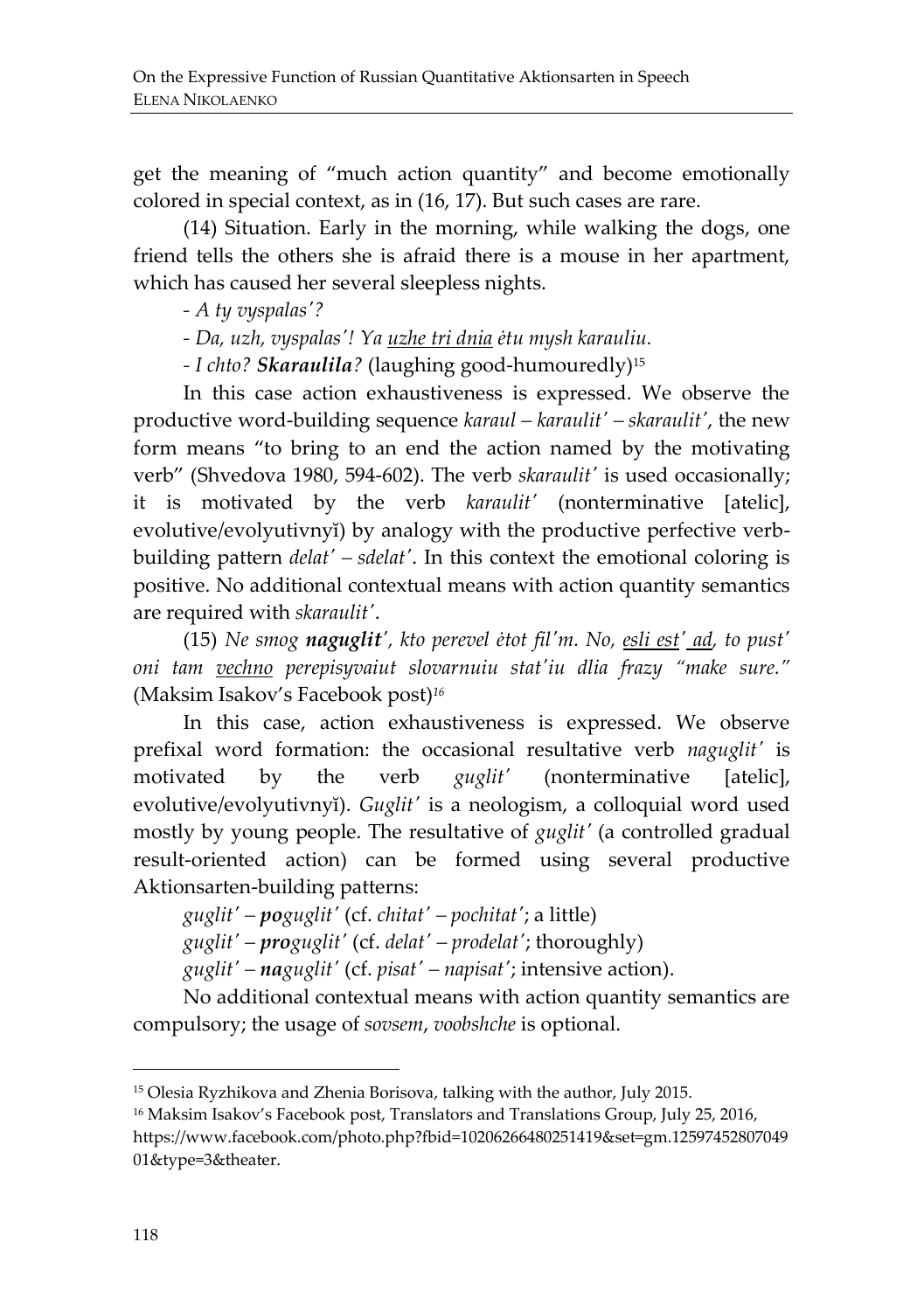The emotional coloring is negative, which is conditioned by

- verb semantics: though built following a productive wordbuilding pattern, *naguglit'* is considered derogative (in Russian you sooner say *iskat'*/*naiti v Internete*),

- context: the negatively colored adverbial *esli est' ad*, without it *naguglit'* would sound simply dialectal.

(16) Situation. One poodle breeder is visited by another, her friend, who visits with her dogs; there are more than a dozen of poodles in one room!

*Aaaaa mechta!!!! Pudeleĭ zavezli.* (Anna Riazanova's Facebook post)*<sup>17</sup>*

In this case, action intensity is expressed. We find the verb of motion *zavezti*, meaning "to deliver somewhere by order"; without context it is "unqualified" action quantity (the norm) and is not emotionally colored. It gets its positive (humorous) emotional coloring and aspectual semantics of action quantity "greater than the norm" within this context:

(1) *Aaaaa mechta!!!!* vividly signals the verb's positive coloring,

(2) The positive (humorous) emotional coloring is achieved by substituting components of fixed expressions with unexpected words: the phrase *zavezti v magazin* (*V magazin zavezli produkty*) is used about the dogs. The connotative meaning is based on the cultural background, as the phrase *zavezli v magazin* was typical of the Soviet times when many ordinary consumer goods were not available in stores ("deficit"), and whenever products were delivered to a shop, people were happy and hurried there telling their friends that *"You know, v magazin zavezli … !!!"*

(3) verb-object agreement: the semantic of action quantity "greater than the norm" is expressed by plural objects.

Proceeding from the data, the following observations were formed:

(1) Expressive function is regularly found with verbs of quantitative-terminative Aktionsarten, which name an action quantity "greater than the norm": it is either action intensity, action exhaustiveness, or action continuity, which is emphasized by the speaker. Verbs of "unquantified" activity can but rarely achieve

<sup>17</sup> Anna Riazanova's Facebook post, July 30, 2016,

[https://www.facebook.com/anna.rjazanova.](https://www.facebook.com/anna.rjazanova)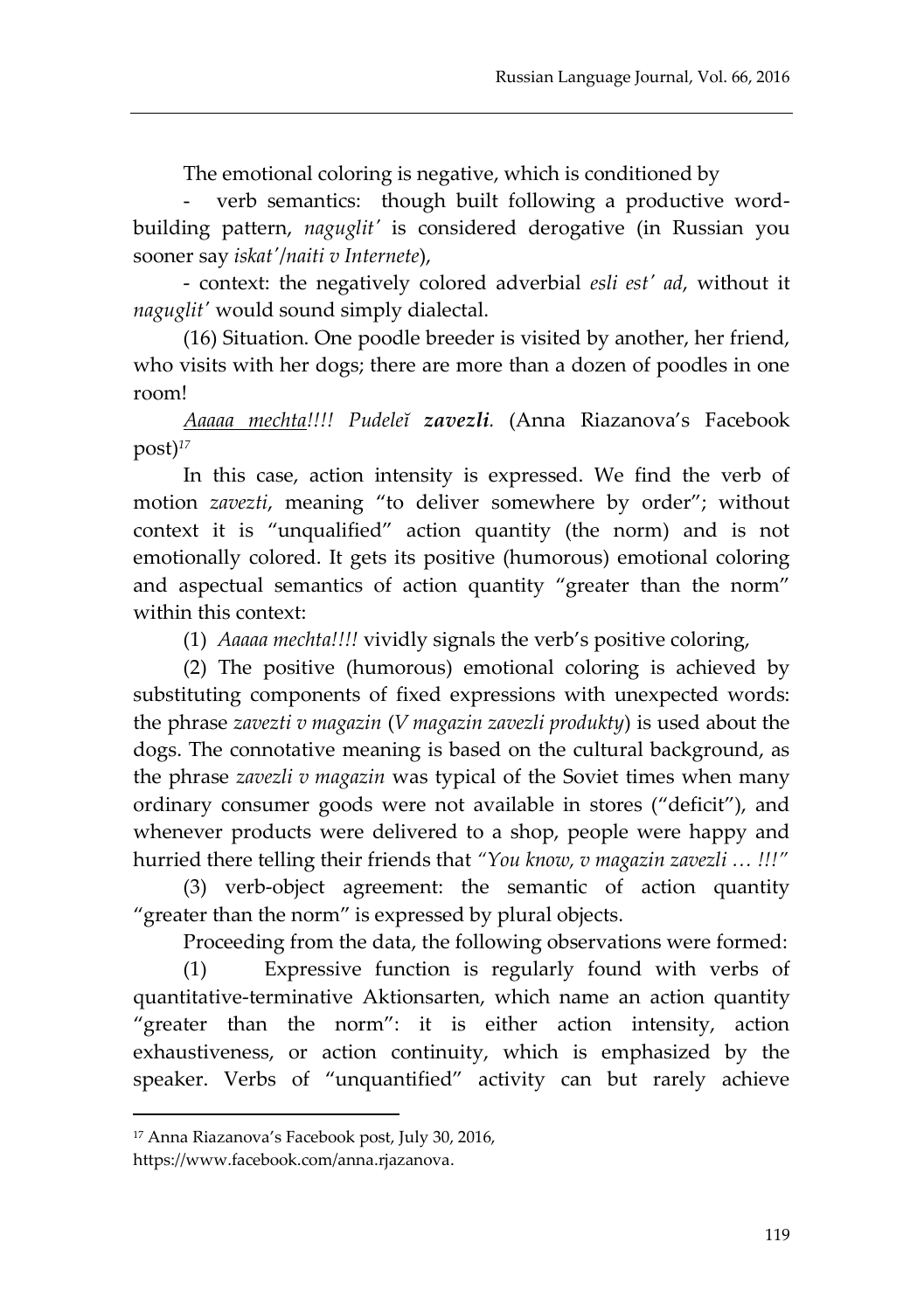quantitative semantics in certain contexts. In Table 1 we present the quantitative semantic components and Aktionsarten, expressing those which were analyzed in this research.

| Action intensity         | Action exhaustiveness | Action continuity |
|--------------------------|-----------------------|-------------------|
| opodnosit'sia            | snarkomanit'          | pisat'-napisyvat' |
| (distributive-           | (final-negative)      | (frequentative)   |
| summary)                 |                       |                   |
|                          | otulybat'sia          |                   |
| nabigudinit'sia          | (finitive)            |                   |
| (cumulative)             |                       |                   |
|                          | izguglit'             |                   |
| nanakopilos'             | (total)               |                   |
| (cumulative-             |                       |                   |
| distributive)            | vyguglit'             |                   |
|                          | (saturative)          |                   |
| zakoshmarit'             |                       |                   |
| (continuous-intensive)   |                       |                   |
|                          |                       |                   |
| peremesti                |                       |                   |
| (overnormative)          |                       |                   |
|                          |                       |                   |
| zamyt'sia, zaobschat'sia |                       |                   |
| (overintensive)          |                       |                   |
|                          |                       |                   |
| nasplius', vyobschat'sia |                       |                   |
| (saturative)             |                       |                   |
|                          |                       |                   |
| pereobshchat'sia         |                       |                   |
| (overnormative)          |                       |                   |

*Table 1. Verbs according to their action function*

(2) In most cases speakers coin new occasional verbs of quantitative semantics and build them following Russian productive verb-building patterns. The prevailing word-building types are (a) a verb is motivated by a verb (Verb  $\rightarrow$  Verb) and (b) the sequence pattern Noun  $\rightarrow$  Verb  $\rightarrow$  Verb.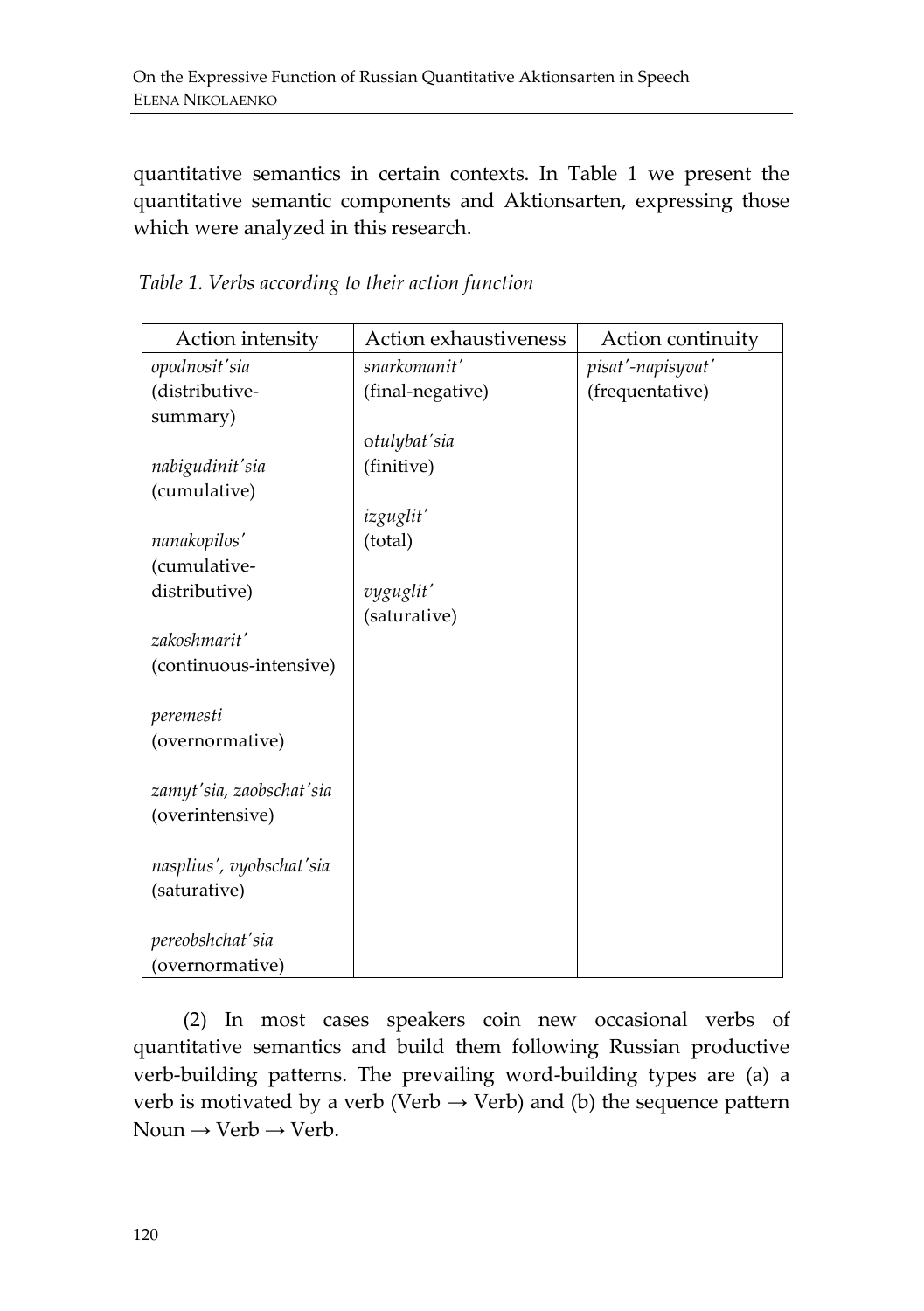(3) Context plays a significant role in creating expressivity degree and the speaker's appreciation/depreciation of the action. Among these contextual factors are syntactic patterns intensifying action quantity: several quantitative verbs in a cumulative way, each one surpassing the previous one in degree; the contrastive negation pattern (*ne* … , *a* …); (Verb imperfective, *da ne* Verb perfective) expressing the opposition between an attempt to perform an action (imperfective) and the fact of action successful completion (perfective); and the alliterating synonyms/parnye sinonimy (pisat'-napisyvat') expressing long action without successful completion. Verb-object agreement is also of importance: verbs of the cumulative-distributive, continuous-intensive Aktionsarten require plural objects; the semantics of the object can influence the intensity of negative emotional coloring, as in *snarkomanit' velikami*, where the object forces an indirect use of the verb. In terms of extralinguistic context, the speaker's attitude (optimistic/pessimistic) can influence the intensity of emotional coloring.

(4) Contextual means with action quantity semantics (adverbials like *sovsem*, *tak*, *uzhe*, etc.) used to intensify action quantity are optional—the semantics of action quantity "greater than the norm" is expressed by a quantitative Aktionsart, and an aspectual adverbial just adds a nuance of intensity.

### **Discussion**

The amount of data used in this research is small in scope, yet it is representative enough to make observations about the expressive function of quantitative Aktionsarten in the Russian language.

The data show that to sound emphatic, Russian speakers tend to exaggerate action quantity and not to employ verbs of quantitative Aktionsarten, which are regularly used and even registered in dictionaries (like, *ponastroit', izranit', dobudit'sia*), but to coin their own quantitative Aktionsarten following productive word-building patterns.

The data suggest that all cases where we observe action quantity "greater than the norm" (intensity, exhaustiveness, continuity) could be called intensive because in all of them we see action dynamism, and they all satisfy the definition of *intensity* as a connotational meaning that denotes the "abnormal" quantitative and qualitative characteristics of an action. However, we can make a distinction between the so-called action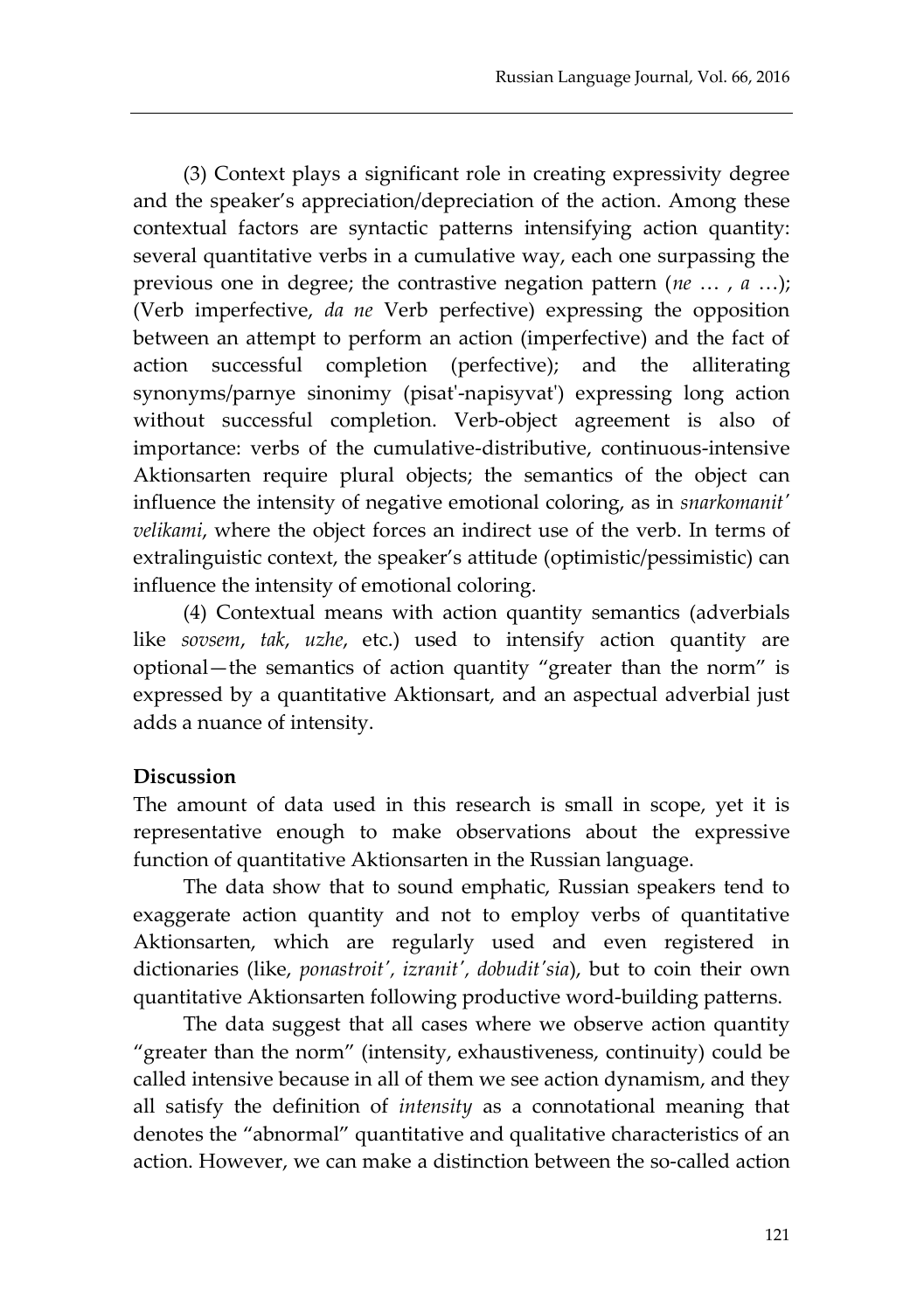intensity proper, action exhaustiveness when the speaker intensifies the fact that the object is completely exhausted by the action, and action continuity when the speaker intensifies action duration. The decisive factors for this distinction are the semantics of Aktionsarten and the context.

The data also reveal that the Russian speakers tend to make their speech more emphatic by using *poliprefixation*/*poliprefiksatsiya* (*nanakopilos*') and polysemanticity of prefixes. This raises several questions as to the description of the mechanism of their usage and how it is introduced to learners of Russian. In the case of poliprefixation the problem is to describe regularities of using the prefixes *nana– (nanakopilis')* and *popo–* (*popodelal*) with certain semantic groups of verbs. The case of polysemanticity of prefixes seems even more complicated. Polysemantic reading can be conditioned by verb semantics, as in *snarkomanit'* and *skaraulit'*. In both cases we observe prefixal word building, the sequence pattern Noun  $\rightarrow$  Verb  $\rightarrow$  Verb, and the prefix *s*-, with the meaning "to bring to an end the action named by the motivating verb." In *snarkomanit'* the verb acquires an additional negative shade of meaning under the influence of the motivating noun *narkoman*, which has negative semantics "to get damaged, ruined, used up by the action named by the motivating verb." More intricate are cases when polysemantic reading of prefixes is conditioned not only by verb semantics but also by our *concepts about the action*, as in *zakoshmarit'*, *zamyt'sia'*, and *zaobshchat'sia'.* When adding the prefix *za–* we create the new form meaning "to make somebody/something be in an undesirable state with the help of the action named by the motivating verb." In zakoshmarit' the negative reading is motivated by the negative semantics of the motivating noun *koshmar*. In *zamyt'sia'* the semantics of the motivating verb is positive (*myt'sia'* is "unqualified" action quantity and it can acquire either positive or negative treatment in context), but it is our concept about the action *myt'sia* that influences our treatment of *zamytsia'*: it is unnatural for a man to spend hours in the bath. In *zaobshchat'sia'* the semantics of the motivating verb is positive, so the positive or negative treatment depends on context.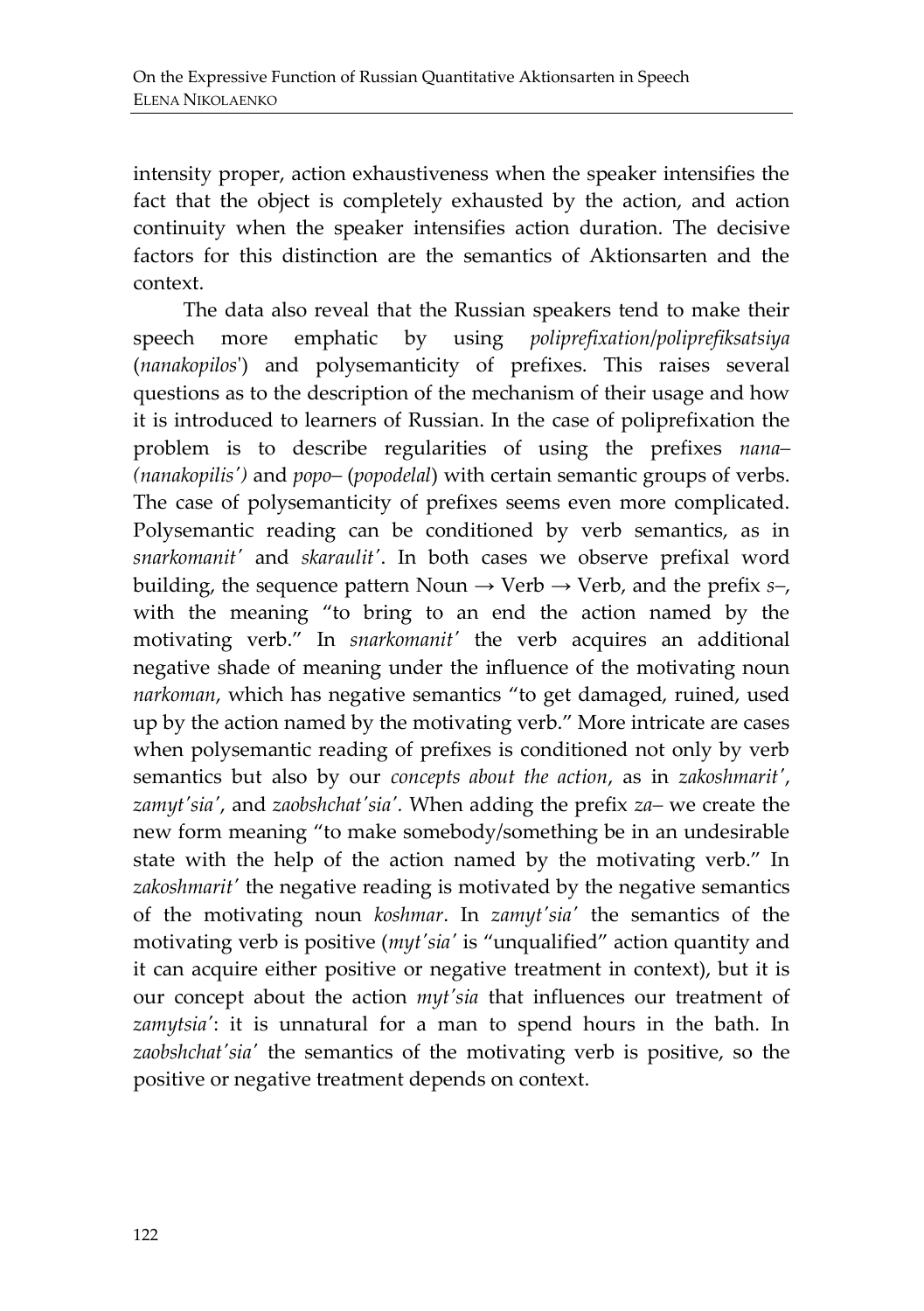#### **Conclusion**

This research into the expressive function of Russian quantitative Aktionsarten in speech has shown that the degree of expressivity and the emotional coloring depend on an interplay of factors such as verb semantics, the speaker's concepts about actions and his attitudes toward the situation, linguistic context in its various manifestations (syntactic patterns, verb-object agreement, use of action quantity adverbials), and the situation of communication. Likewise, it has shown that Russian speakers tend to linguistic creativity, coining verbs of quantitative Aktionsarten to exaggerate action quantity, and thus to be more expressive and convincing.

Even though many scientific papers have been written on different problems of the functions of Russian aspect and Aktionsarten, no comprehensive research has been done into functioning of quantitative Aktionsarten as a powerful expressive means in different types of texts, and no teaching materials have been created discussing how to introduce them to learners of Russian. The need for this is obvious: the usage of quantitative Aktionsarten for expressivity is a typical feature of the Russian language and teachers and learners of Russian need systemic and comprehensive explanations of how the Russian Aktionsarten function.

### **References**

- Arkadiev, Peter, Axel Holvoet and Björn Wiemer. 2015. *Contemporary Approaches to Baltic Linguistics*. Walter de Gruyter GmbH, Berlin/Boston.
- Avilova, Natalia. 1976. *Aspect of Verb and Semantics of Verbal Word*. Moskva: Nauka.
- Belskaia, Elena. 2004. "Problema intensivnosti v sovremennoĭ otechestvennoĭ leksikologii." *Vestnik Tomskogo gosudarstvennogo universiteta. Seriia "Filosofiia. Kulturologiia. Filologiia"* 282:202–10.
- Bondarko, Alexander and Viktoria Kazakovskaia. 2013. *Problemy funktsionalnoi grammatiki. Printsipy estestvennoĭ klassifikatsii*. Moskva: Iazyki slavianskoi kultury.
- Cusic, David. 1981. "Verbal Plurality and Aspect." PhD diss., [Stanford](http://www.doktori.hu/index.php?menuid=190&lang=EN&i_ID=6)  [University,](http://www.doktori.hu/index.php?menuid=190&lang=EN&i_ID=6) California.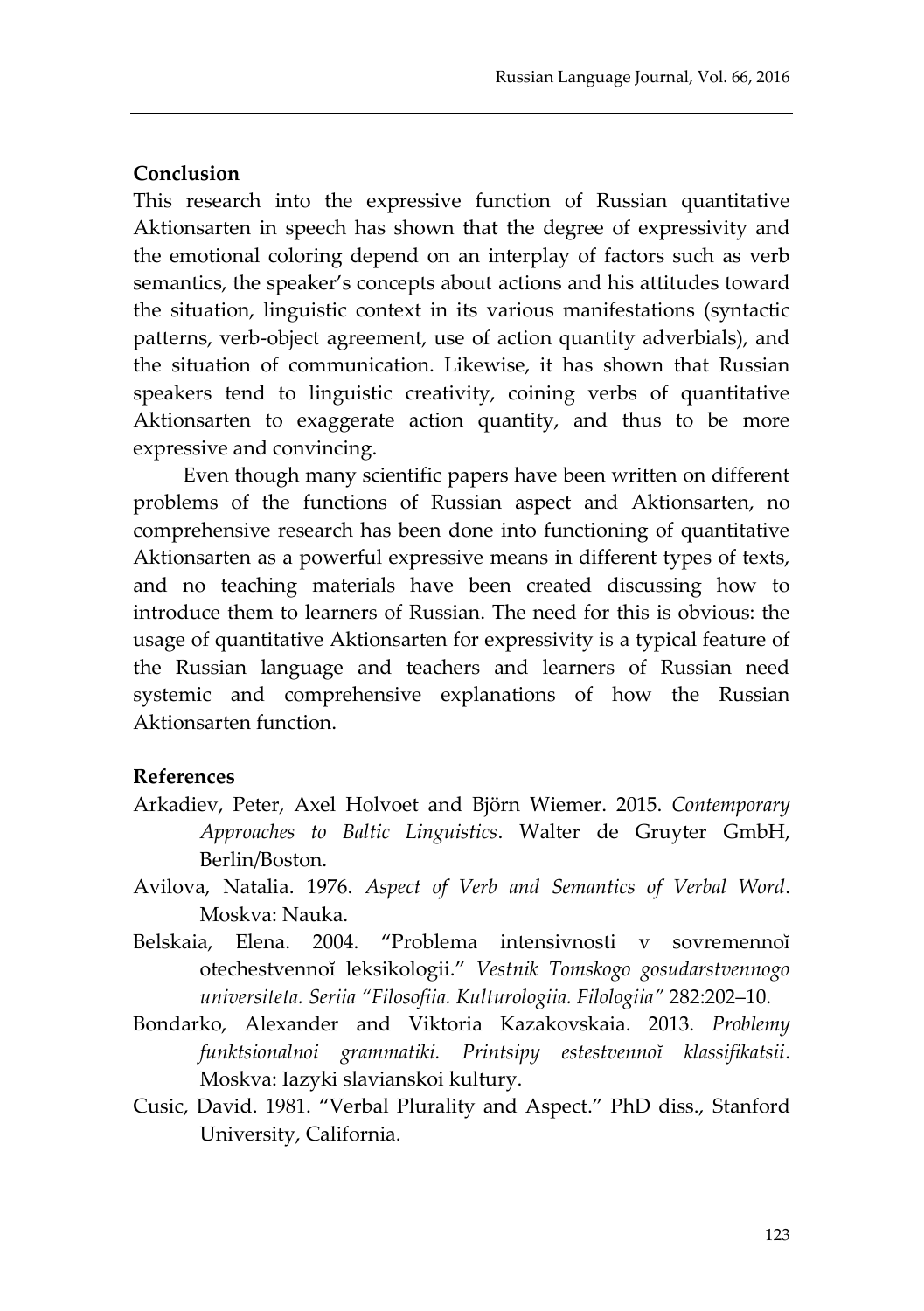- Dickey, Stephen M., and Laura A. Janda. 2009. "*Хохотнул, схитрил*: The relationship between Semelfactives formed with –nu and –s in Russian." *Russian Linguistics* 33:229–48.
- Dressler, Wolfgang. 1968. *Studien zur verbalen Pluralität*. Wien, Osterreichische Akademie der Wissenschaften.
- Fenenko, Natalia. 2001. "Lingvokul'turnaia adaptatsiia teksta pri perevode: Predely vozmozhnogo i dopustimogo." *Vestnik VGU. Seriia lingvistika i mezhkul'turnaia kommunikatsiia* 1:70–75.
- Galkina-Fedoruk, Evdokia. 1953. "Ob ekspressivnosti i emotsional'nosti v iazyke." *Sbornik stateĭ po iazykoznaniiu.* Moskva: Nauka 103–124.
- Gashkova, Margarita. 2003. "Aktsionalnost*'* v zerkale ekspressivnosti." *Problemy stilistiki teksta i samostoiatelnoĭ uchebnoĭ deiatel'nosti po ovladeniiu inostrannym iazykom*. Ekaterinburg: Ural State Pedagogical University 15–20.
- Ildikó, Pálosi. 2013. "Kolichestvennaia aspektualnost' v russkom iazyke v zerkale kolichestvenno-predelnykh sposobov glagol'nogo deĭstviia." PhD diss., [Eötvös Loránd University,](http://www.doktori.hu/index.php?menuid=190&lang=EN&i_ID=6) Budapest. http://doktori.btk.elte.hu/lingv/palosiildiko/thesis.pdf.
- Karavanov, Aleksei. 1999. "Semantika summarnykh distributivov s prefiksom po- v svete teorii L.V.Scherby ob ėksperimente v iazykoznanii." *Iazyk, soznanie, kommunikatsiia* 10:5–11.
- Khrakovskiĭ, Viktor. 1980. "Nekotorye problemy universal'notipologicheskoĭ kharakteristiki aspektualnykh znacheniy. Aspektualnost' i sredstva eё vyrazheniia." *Voprosy russkoĭ aspektologii. Uchёnye zapiski Tartuskogo gosudarstvennogo universiteta* 537:3–24.
- Körtvélyessy, Livia. 2015. *Evaluative Morphology from a Cross-Linguistic Perspective*. Newcastle upon Tyne, UK: Cambridge Scholars Publishing.
- Kotsyba, N. 2007. "Slavic Lexical Aspects in the Light of Modern Linguistic Theories." New Trends in Mathematics and Informatics. Jubilee International Conference (July 6 - 8, 2007, Sofia, Bulgaria). http://www.math.bas.bg/imi60/SciProg\_Q.htm.
- Maslov, Y. 1948. "Vid i leksicheskoe znachenie v sovremennom russkom literaturnom iazyke." *Izvestiia Akademii nauk SSSR, Otdelenie literatury i iazyka* 6(4): 303–16.